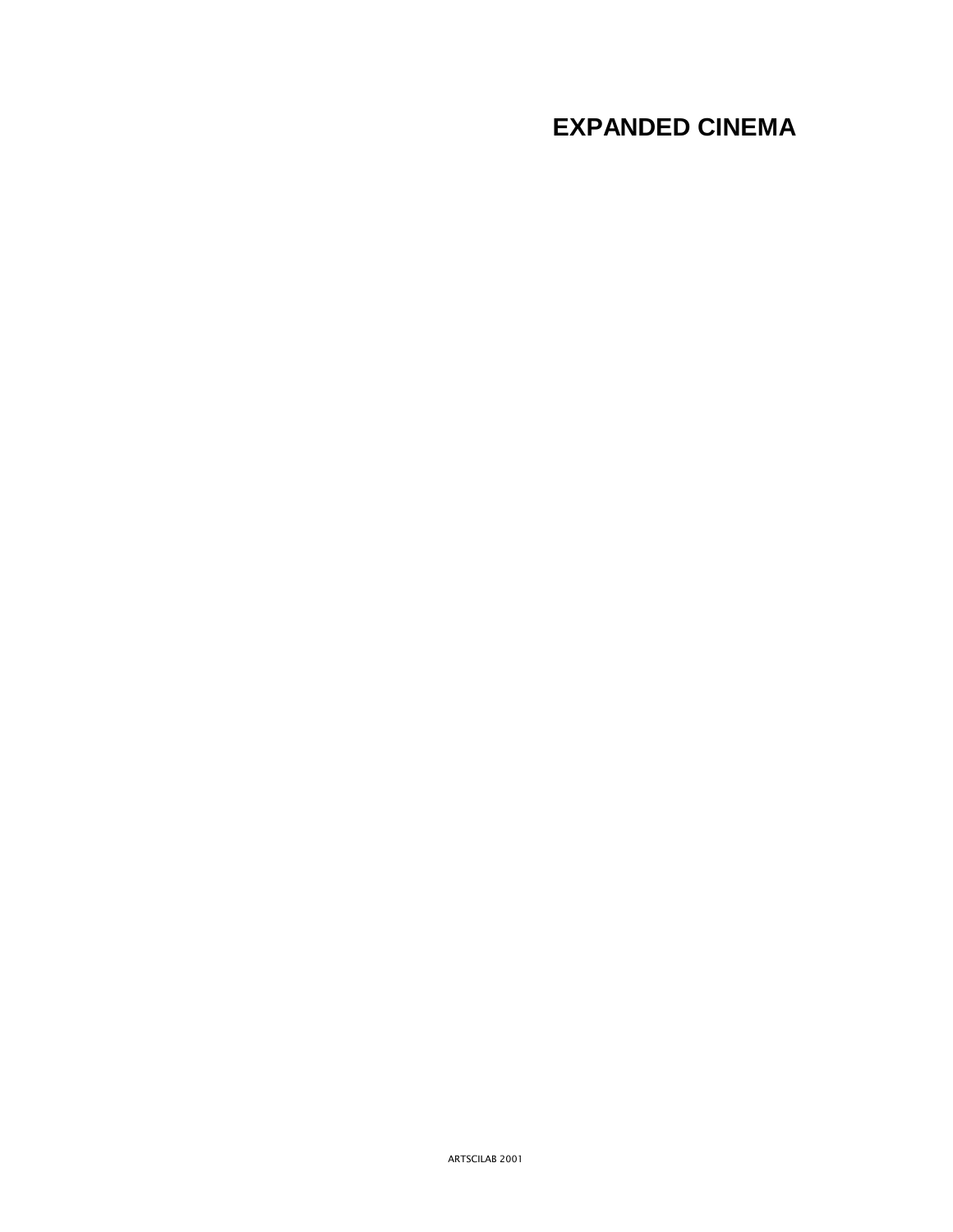Blank Page

**2** 

ARTSCILAB 2001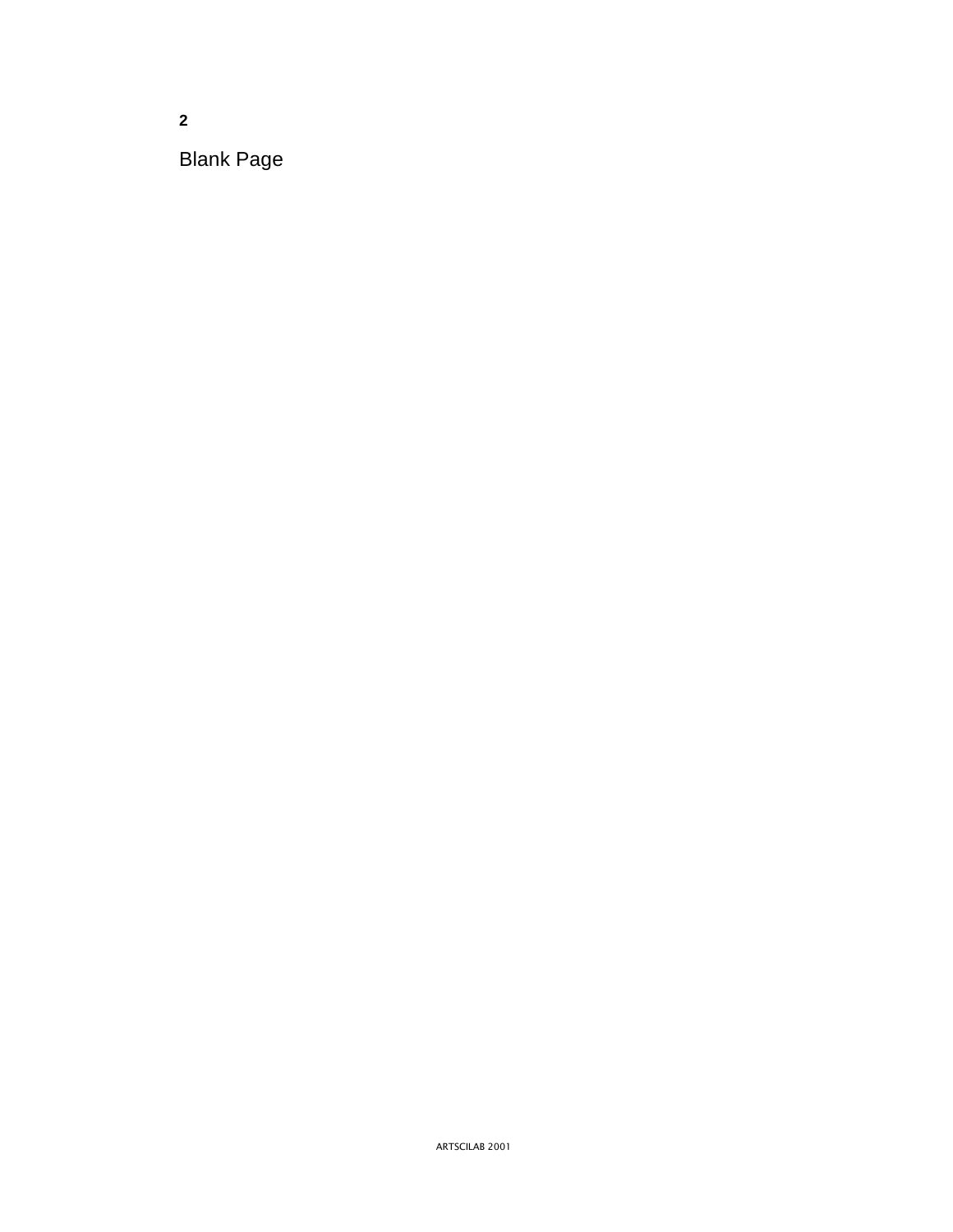**Gene Youngblood** became a passenger of Spaceship *Earth* on May 30, 1942. He is a faculty member of the California Institute of the Arts, School of Critical Studies. Since 1961 he has worked in all aspects of communications media: for five years he was reporter, feature writer, and film critic for the Los Angeles *Herald-Examiner;* in 1965 he conducted a weekly program on film and the arts for KPFK, Pacifica Radio in Los Angeles; in 1967 he wrote, produced, directed, edited, and on-camera reported "human interest" filmed news features for KHJ-TV in Los Angeles; since 1967 his column "Intermedia" has appeared weekly in the Los Angeles *Free Press* on subjects ranging from film and the arts to science, technology, and the cultural revolution. Mr. Youngblood currently is working on two books: *The Videosphere,* about global television in the 1970s as a tool for conscious evolution, and *Earth Nova,* a philosophical novel and screenplay about the new consciousness, the new lifestyle, and their relation to technology.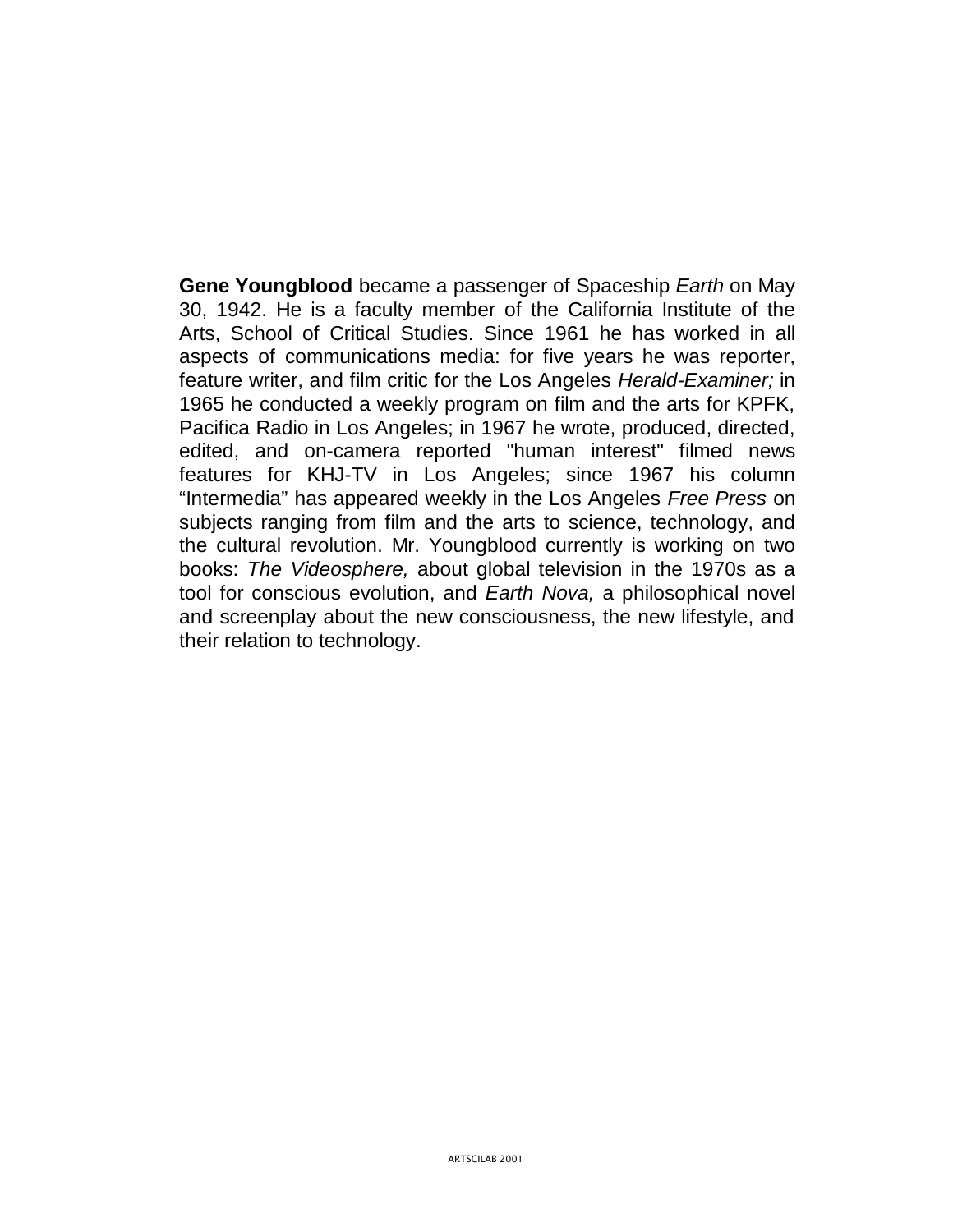Blank Page

**4** 

ARTSCILAB 2001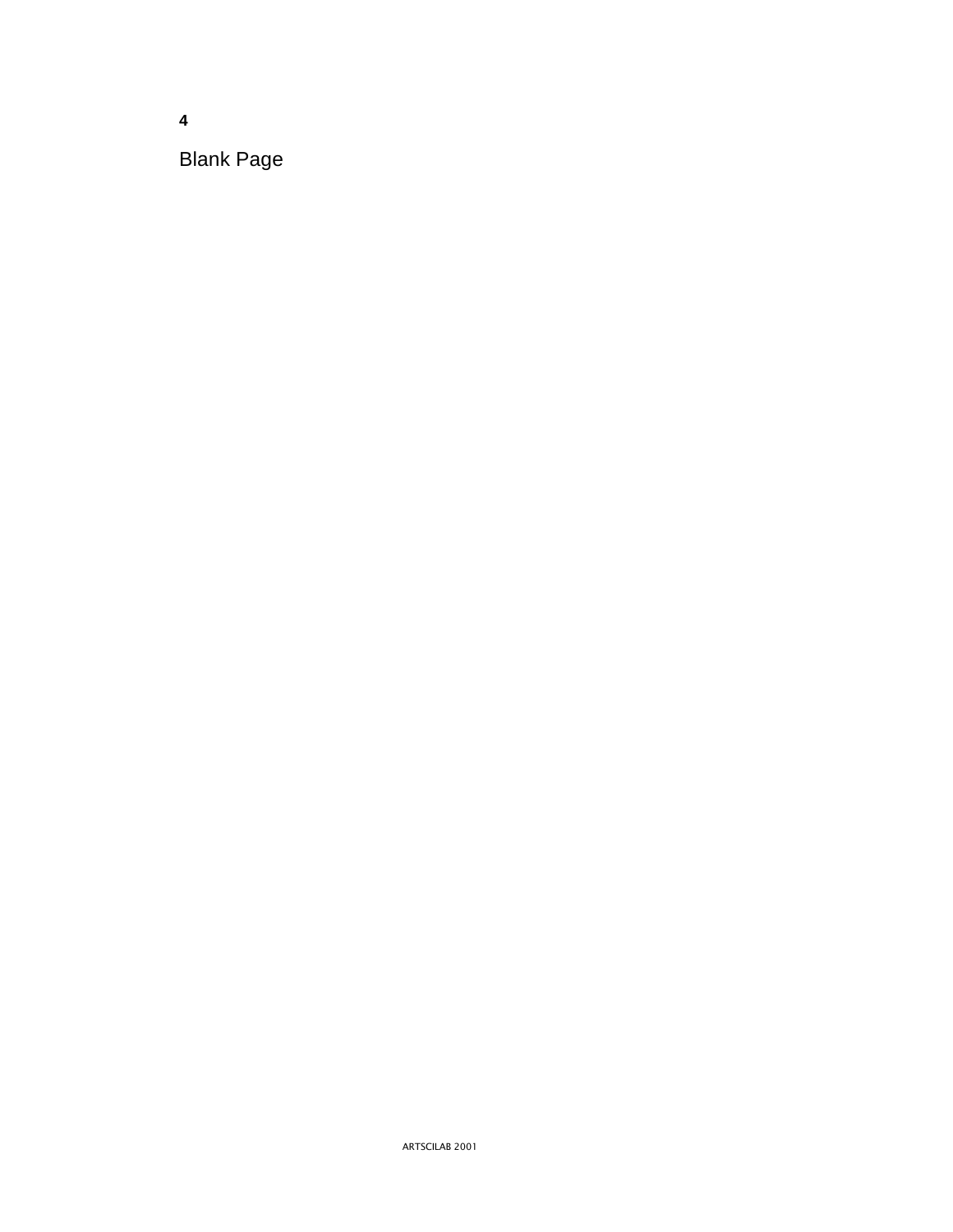

Introduction by R. Buckminster Fuller

A Dutton Paperback

## **P. Dutton & Co., Inc., New York 1970**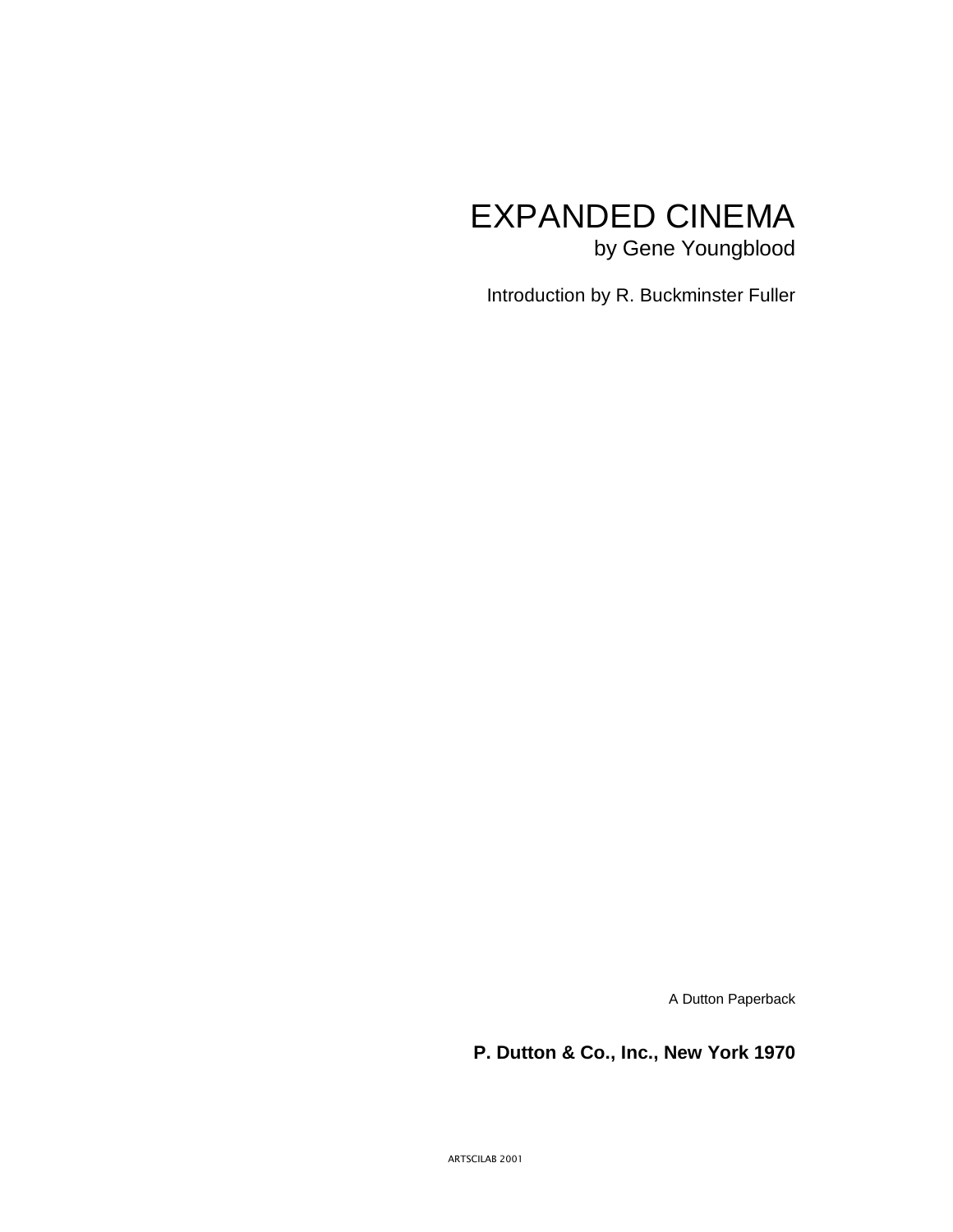Copyright © 1970 by Gene Youngblood

Introduction and poem, "Inexorable Evolution and Human Ecology," copyright © 1970 by R. Buckminster Fuller

All rights reserved. Printed in the U.S.A.

First Edition

No part of this publication may be reproduced or transmitted in any form or by any means, electronic or mechanical, including photocopy, recording, or any information storage and retrieval system now known or to be invented, without permission in writing from the publishers, except by a reviewer who wishes to quote brief passages in connection with a review written for inclusion in a magazine or newspaper or broadcast.

Published simultaneously in Canada by Clarke, Irwin & Company Limited, Toronto and Vancouver.

Library of Congress Catalog Card Number: 71-87207

SBN 0— 525— 10152— 7(Cloth) SBN 0— 525— 7263— 0 (DP)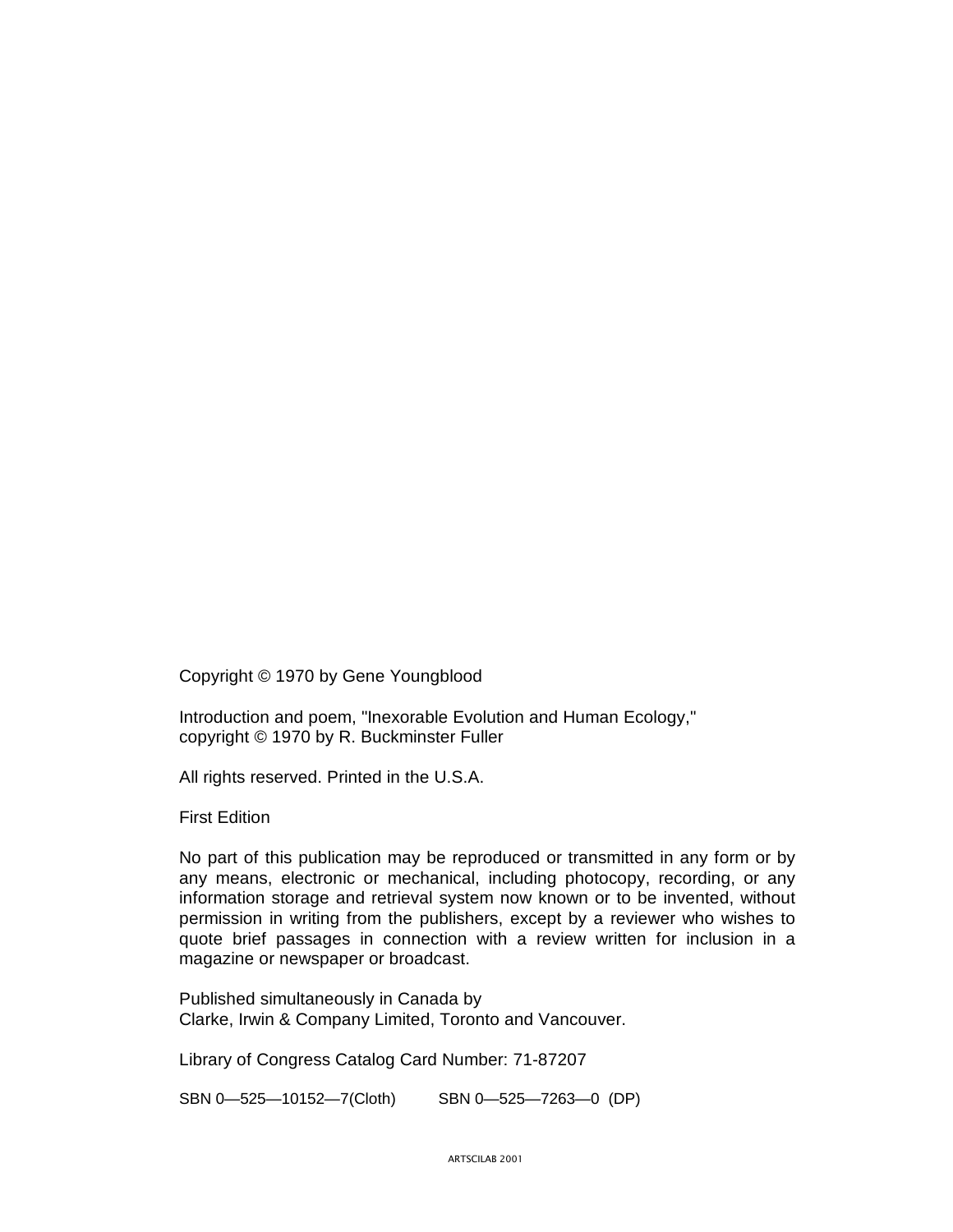To Nancy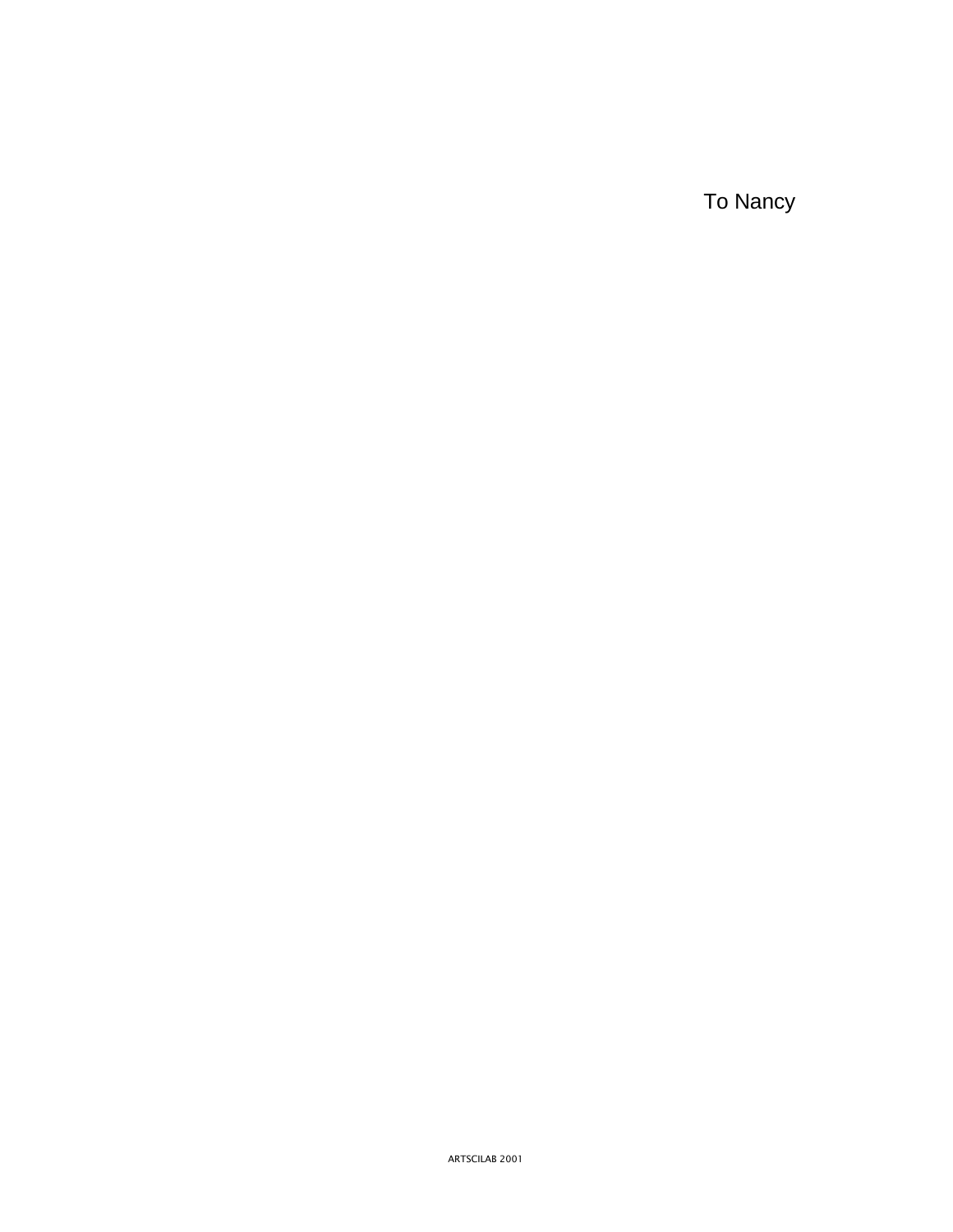Blank Page

**8** 

ARTSCILAB 2001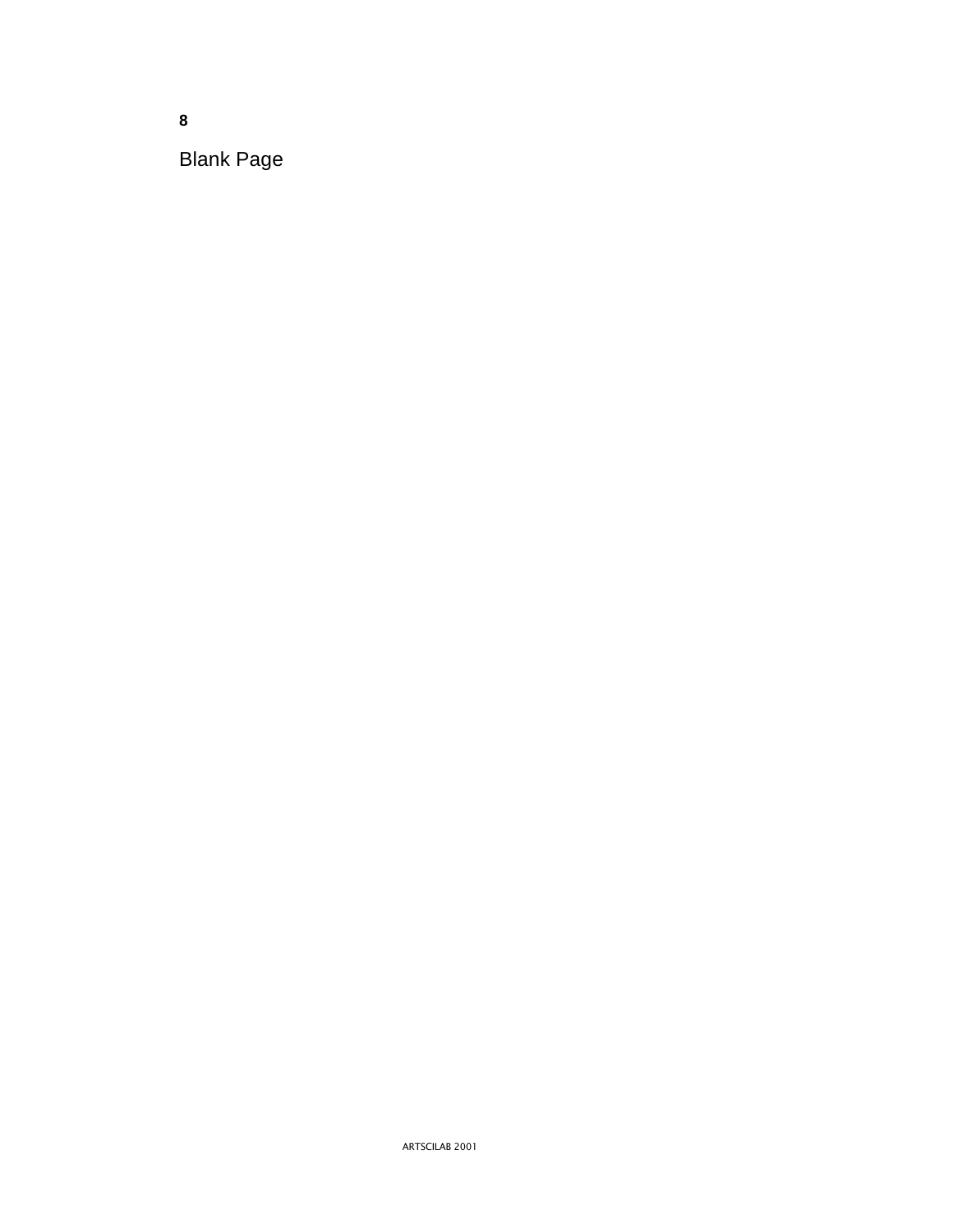## **Contents**

| <b>List of Illustrations</b><br>Introduction by R. Buckminster Fuller<br>Inexorable Evolution and Human Ecology                   | 11<br>15 |
|-----------------------------------------------------------------------------------------------------------------------------------|----------|
| by R. Buckminster Fuller<br>Preface                                                                                               | 37<br>41 |
| Part One: The Audience and the Myth of Entertainment<br><b>Radical Evolution and Future Shock</b>                                 | 45       |
| in the Paleocybernetic Age                                                                                                        | 50       |
| The Intermedia Network as Nature                                                                                                  | 54       |
| Popular Culture and the Noosphere                                                                                                 | 57       |
| Art, Entertainment, Entropy                                                                                                       | 59       |
| Retrospective Man and the Human Condition<br>The Artist as Design Scientist                                                       | 66<br>70 |
|                                                                                                                                   |          |
| Part Two: Synaesthetic Cinema: The End of Drama                                                                                   | 75       |
| <b>Global Closed Circuit: The Earth as Software</b><br>Synaestheic Synthesis: Simultaneous Perception of                          | 78       |
| <b>Harmonic Opposites</b>                                                                                                         | 81       |
| Syncretism and Metamorphosis: Montage as Collage                                                                                  | 84       |
| <b>Evocation and Exposition: Toward Oceanic Consciousness</b><br>Synaesthetics and Kinaesthetics: The Way of All Experience<br>97 | 92       |
| Mythopoeia: The End of Fiction                                                                                                    | 106      |
| <b>Synaesthetics and Synergy</b>                                                                                                  | 109      |
| Synaesthetic Cinema and Polymorphous Eroticism                                                                                    | 112      |
| Synaesthetic Cinema and Extra-Objective Reality                                                                                   | 122      |
| Image-Exchange and the Post-Mass Audience Age                                                                                     | 128      |
| <b>Part Three: Toward Cosmic Consciousness</b>                                                                                    | 135      |
| 2001: The New Nostalgia                                                                                                           | 139      |
| The Stargate Corridor                                                                                                             | 151      |
| The Cosmic Cinema of Jordan Belson                                                                                                | 157      |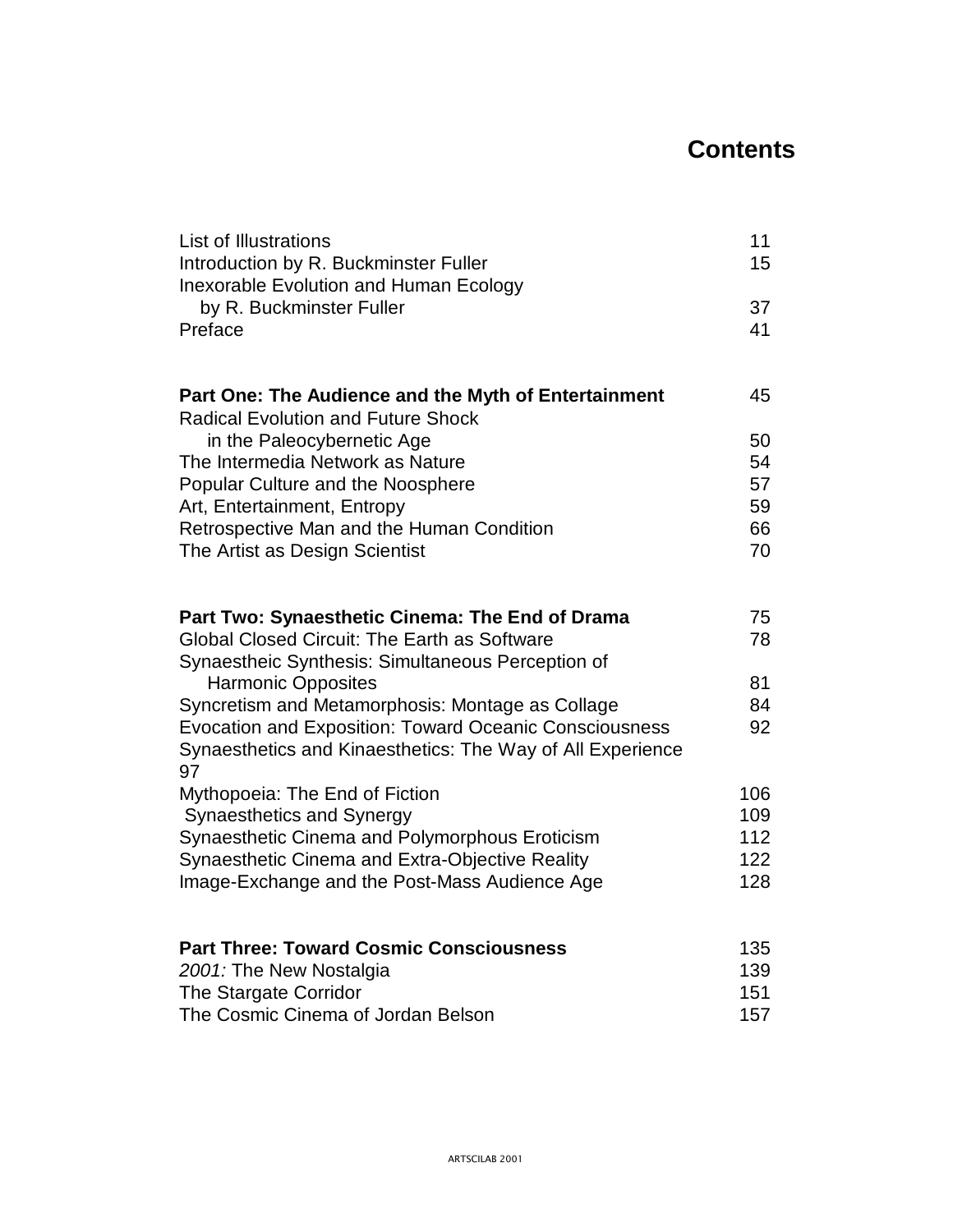| <b>Part Four: Cybernetic Cinema and Computer Films</b>                             | 179 |
|------------------------------------------------------------------------------------|-----|
| The Technosphere: Man/Machine Symbiosis                                            | 180 |
| The Human Bio-Computer and His Electronic Brainchild                               | 183 |
| <b>Hardware and Software</b>                                                       | 185 |
| The Aesthetic Machine                                                              | 189 |
| <b>Cybernetic Cinema</b>                                                           | 194 |
| <b>Computer Films</b>                                                              | 207 |
| <b>Part Five: Television as a Creative Medium</b>                                  | 257 |
| The Videosphere                                                                    | 260 |
| <b>Cathode-Ray Tube Videotronics</b>                                               | 265 |
| <b>Synaesthetic Videotapes</b>                                                     | 281 |
| Videographic Cinema                                                                | 317 |
| <b>Closed-Circuit Television and Teledynamic Environments</b>                      | 337 |
| <b>Part Six: Intermedia</b>                                                        | 345 |
| The Artist as Ecologist<br><b>World Expositions and Nonordinary Reality</b><br>352 | 346 |
| Cerebrum: Intermedia and the Human Sensorium                                       | 359 |
| Intermedia Theatre                                                                 | 365 |
| <b>Multiple-Projection Environments</b>                                            | 387 |
| Part Seven: Holographic Cinema: A New World<br>399                                 |     |
| Wave-Front Reconstruction: Lensless Photography                                    | 400 |
| Dr. Alex Jacobson: Holography in Motion                                            | 404 |
| Limitations of Holographic Cinema                                                  | 407 |
| <b>Projecting Holographic Movies</b>                                               | 411 |
| The Kinoform: Computer-Generated Holographic Movies                                | 414 |
| Technoanarchy: The Open Empire                                                     | 415 |
| <b>Selected Bibliography</b>                                                       | 421 |
| Index                                                                              | 427 |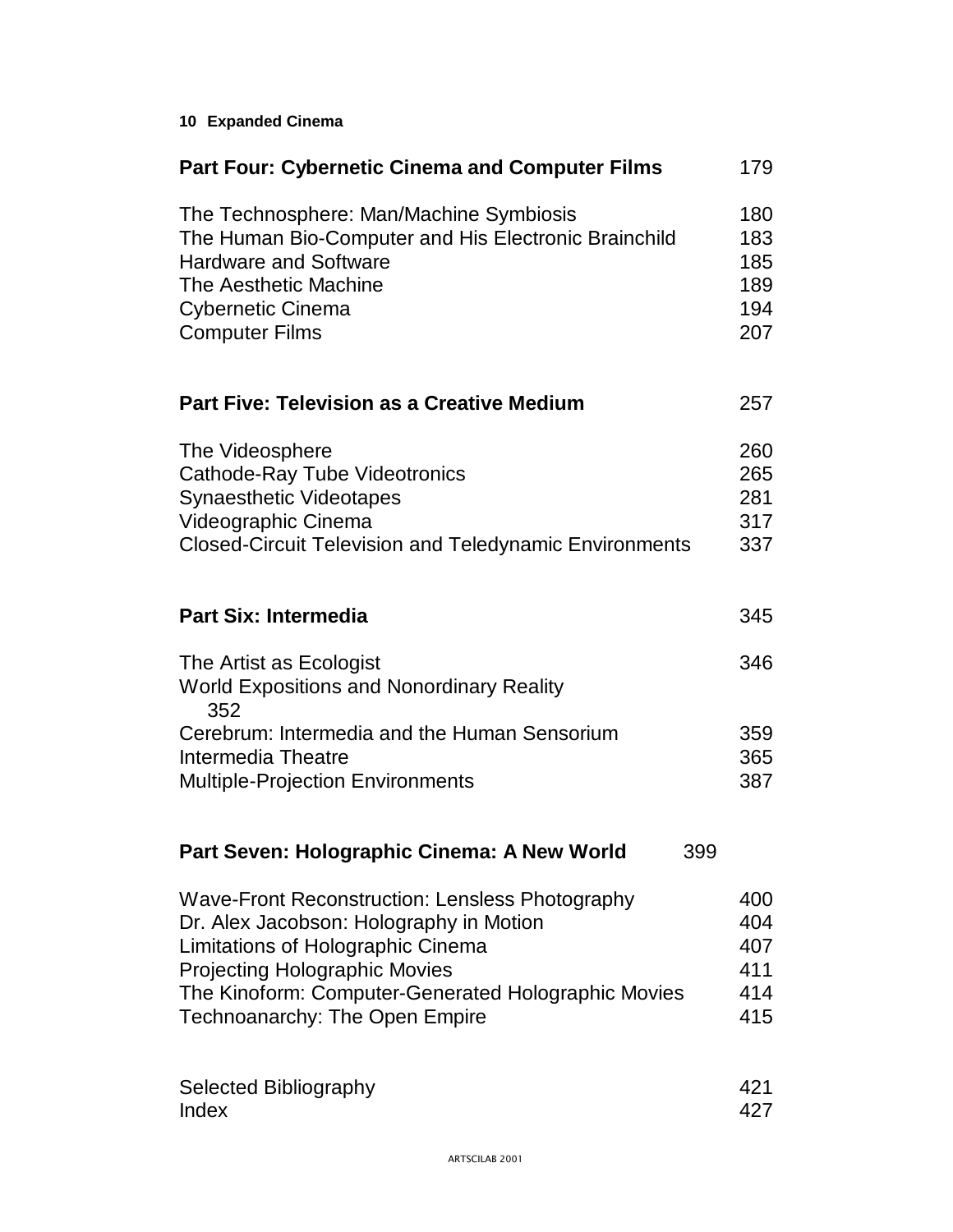## **Illustrations**

### **Color Plates** (Following page 256)

Jordan Belson: *Phenomena* Jordan Belson: *Samadhi* and *Momentum* John Whitney: *Permutations* John Whitney: *Permutations* John Whitney, Jr.: Images from triple-projection computer film John Stehura: *Cybernetik 5.3* Terry Riley and Arlo Acton: *Music With Balls* Philip Makanna: *The Empire of Things* James Seawright: *Capriccio for TV* Nam June Paik: Three experiments with color cathode tube Scott Bartlett: *OFFON* Clouds of barium atoms ionized by solar radiation

### **Black-and-white Plates**

| Stan Brakhage: Dog Star Man                                    | 89  |
|----------------------------------------------------------------|-----|
| Will Hindle: Chinese Firedrill                                 | 94  |
| Patrick O'Neill: 7362                                          | 98  |
| John Schofill: XFilm                                           | 101 |
| Ronald Nameth: Andy Warhol's Exploding Plastic Inevitable      | 104 |
| Paul Morrissey: Flesh                                          | 118 |
| Carolee Schneemann: Fuses                                      | 120 |
| Michael Snow: Wavelength                                       | 123 |
| Mystical alignment of planets and sun in 2001: A Space Odyssey | 142 |
| Starchild Embryo from 2001: A Space Odyssey                    | 145 |
| Stargate Corridor from 2001: A Space Odyssey                   | 152 |
| Slit-scan machine                                              | 155 |
| Jordan Belson: Allures                                         | 161 |
| Jordon Belson: Re-Entry                                        | 164 |
| Jordan Belson: Re-Entry                                        | 165 |
| Jordan Belson: Samadhi                                         | 170 |
| Jordan Belson: Momentum                                        | 175 |
| Stereo pairs from a film by A. Michael Noll                    | 190 |
| Mechanical analogue plotter (above); animated sequence (below) | 195 |
| Cybernetic movie studio                                        | 197 |
| Reclining nude scanned and reconstructed by computer           | 201 |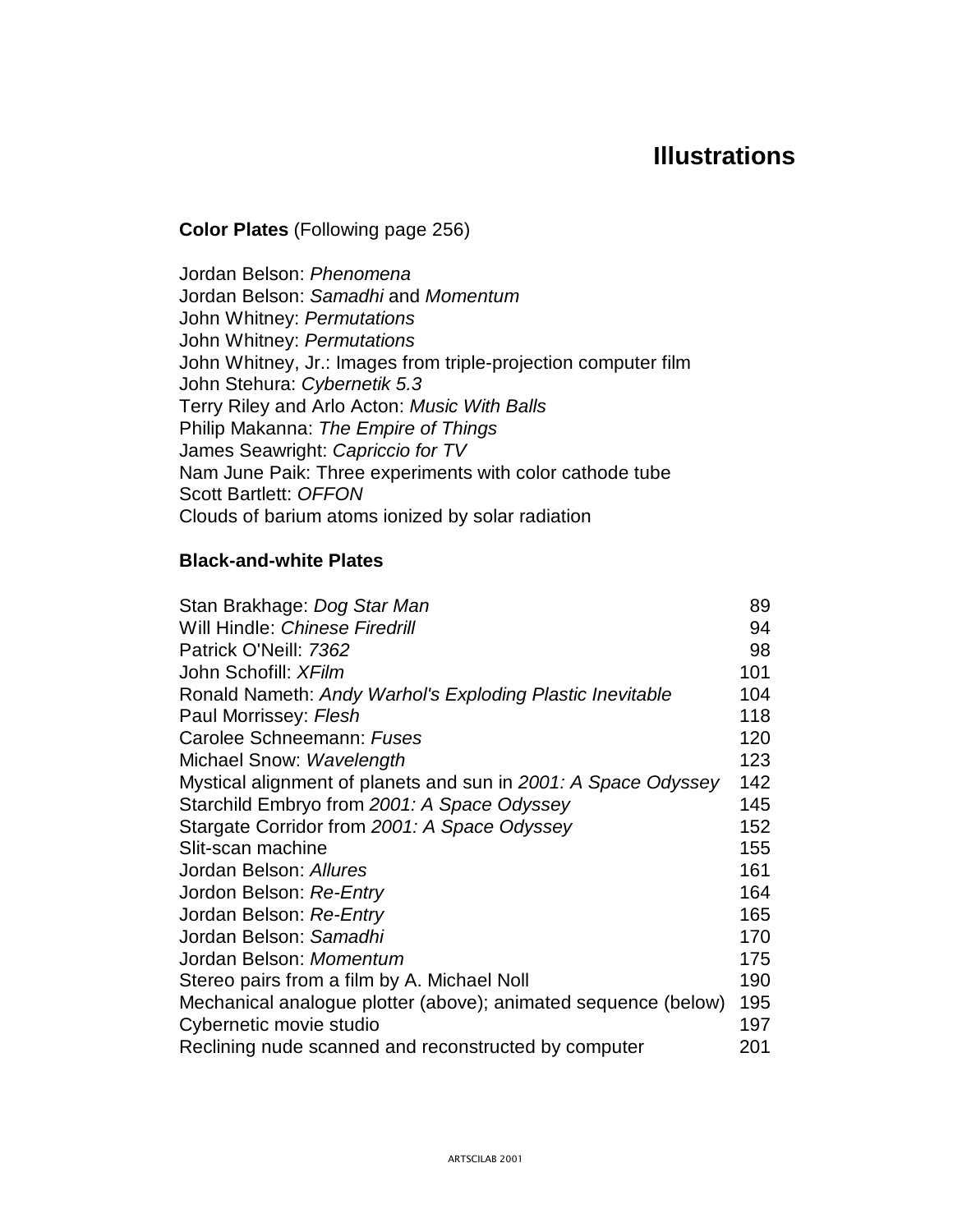| Charles Csuri: Hummingbird                                      | 202 |
|-----------------------------------------------------------------|-----|
| Demonstration of RCA's liquid crystal display                   | 204 |
| John Whitney working with his mechanical analogue computer      | 209 |
| Detail shots of mechanical analogue computer                    | 211 |
| John Whitney: Catalogue                                         | 212 |
| Dr. Jack Citron of IBM Los Angeles                              | 219 |
| James Whitney: Lapis                                            | 224 |
| James Whitney: Lapis                                            | 225 |
| John Whitney, Jr.: Untitled                                     | 232 |
| Michael Whitney: Binary Bit Patterns                            | 235 |
| The Whitney brothers                                            | 237 |
| John Stehura: Cybernetik 5.3                                    | 240 |
| Computer interpretation of the word "movies"                    | 247 |
| Variations of the Beflix technique                              | 248 |
| Peter Kamnitzer: City-Scape                                     | 251 |
| The Picturephone                                                | 262 |
| Use of Chroma-Key video matting                                 | 271 |
| Use of two cameras and three VTRs                               | 272 |
| Composite scene from the Limbo program                          | 273 |
| Stan VanDerBeek at work                                         | 278 |
| Disintegration of form in Videospace                            | 286 |
| Use of six levels of delayed videotape superimpositions         | 288 |
| Loren Sears: Sorcery                                            | 290 |
| Otto Piene: Electronic Light Ballet                             | 300 |
| Electromagnetic distortions of the video image by Nam June Paik | 305 |
| Nam June Paik with charlotte Moorman in TV Bra for Living       |     |
| Sculpture                                                       | 307 |
| Aldo Tambellini: Black TV                                       | 309 |
| Aldo Tambellini: Black Video Two                                | 310 |
| Aldo Tambellini in control room of WGBH-TV, Boston              | 312 |
| Eric Siegel: Psychedelevision                                   | 315 |
| Scott Bartlett: Moon                                            | 322 |
| Tom DeWitt: The Leap                                            | 325 |
| <b>Scott Bartlett filming Tom DeWitt</b>                        | 327 |
| Jud Yalkut: Paikpieces                                          | 329 |
| The King of Sweden as seen in Monument                          | 332 |
| Paul McCartney in Monument                                      | 333 |
| Lutz Becker: Horizon                                            | 335 |
| Les Levine with Iris                                            | 338 |
| Les Levine with Contact                                         | 341 |
| Frank Gillette and Ira Schneider: Wipe Cycle                    | 342 |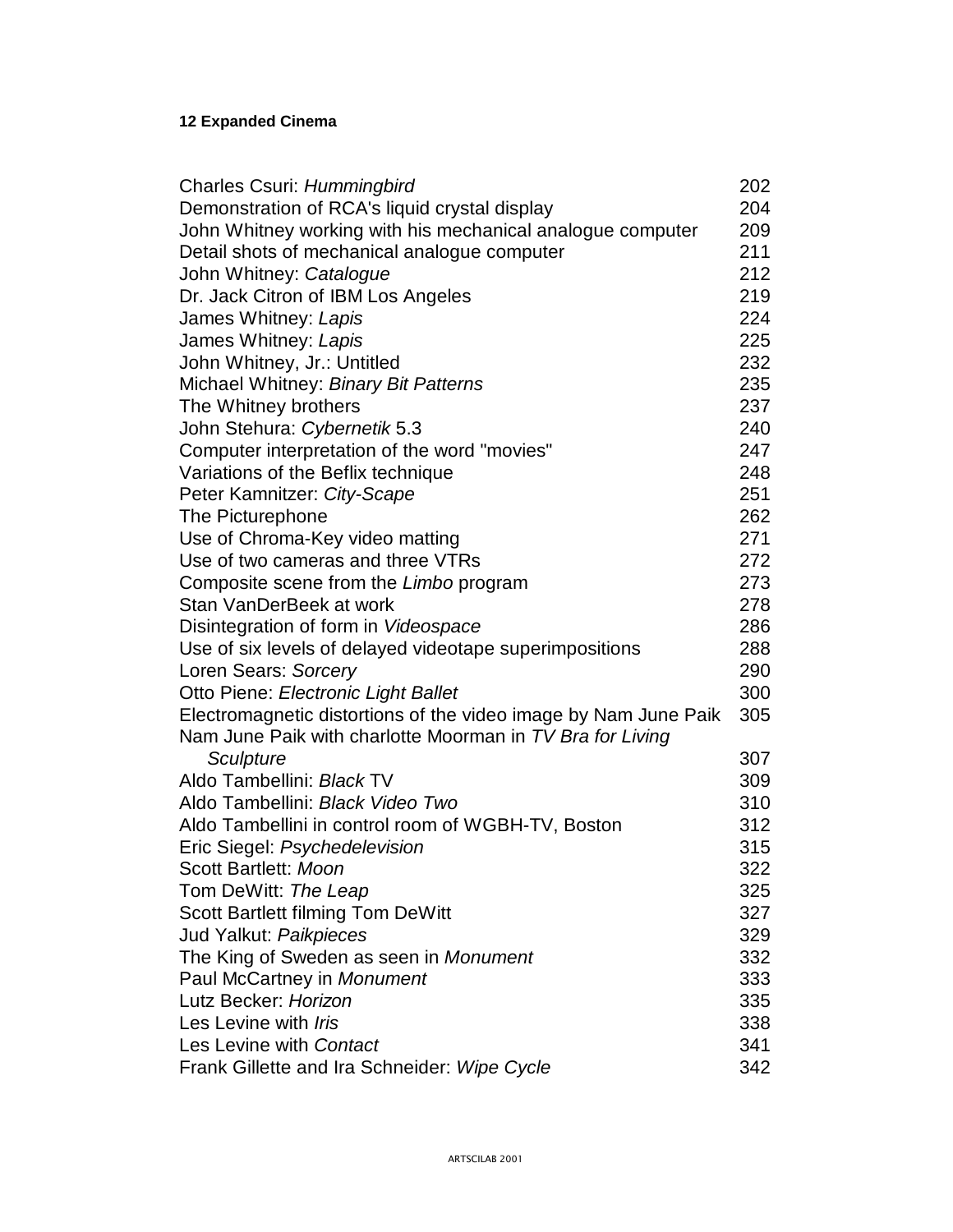| Stan VanDerBeek with multifaceted surface                        | 349 |
|------------------------------------------------------------------|-----|
| Stan VanDerBeek presides over intermedia presentation            | 350 |
| Chamber One of Roman Kroitor's Labyrinthe at Expo '67            | 353 |
| Chamber Three of Labyrinthe                                      | 354 |
| Two scenes from Francis Thompson's We Are Young                  | 355 |
| The Diapolyceran Screen at Expo '67                              | 356 |
| The Diapolyceran Screen                                          | 357 |
| Sensory-kinetic multi-media experience at Cerebrum               | 360 |
| Cerebrum, New York City                                          | 362 |
| Carolee Schneemann: Night Crawlers                               | 367 |
| Carolee Schneemann: Illinois Central                             | 372 |
| Centers: A Ritual of Alignments performed by Milton Cohen        | 373 |
| <b>ONCE Group: Unmarked Interchange</b>                          | 375 |
| Milton Cohen's Space Theatre                                     | 376 |
| John Cage and Ronald Nameth: HPSCHD                              | 377 |
| Two scenes from Ronald Nameth's As the World Turns               | 379 |
| Two scenes from Robert Whitman's Prune Flat                      | 380 |
| Aldo Tambellini: Black Zero                                      | 382 |
| Aldo Tambellini and Otto Piene: Black Gate Cologne               | 384 |
| Wolf Vostell: Electronic Happening Room                          | 385 |
| Henry Jacobs and Jordan Belson                                   | 388 |
| Planetarium projector equipped for Vortex Concerts               | 390 |
| Isobe's Floating Theatre at Oneonta, N.Y.                        | 393 |
| Two images from the lightworks of the Single Wing Turquoise Bird | 395 |
| Sequence of images from Circles                                  | 397 |
| Diffusion of a laser beam                                        | 401 |
| Multiple-exposure photo approximation of an animated hologram    | 402 |
| Two photos from holographic movie of tropical fish               | 405 |
| Schematic diagram of Hughes holographic movie system             | 405 |
| Hughes holographic projection system                             | 408 |
| Holographic movie viewing system developed                       |     |
| by North American Philips Corporation                            | 409 |
| Hemispherical mirror developed by Los Angeles                    |     |
| chapter of Experiments in Art and Technology                     | 417 |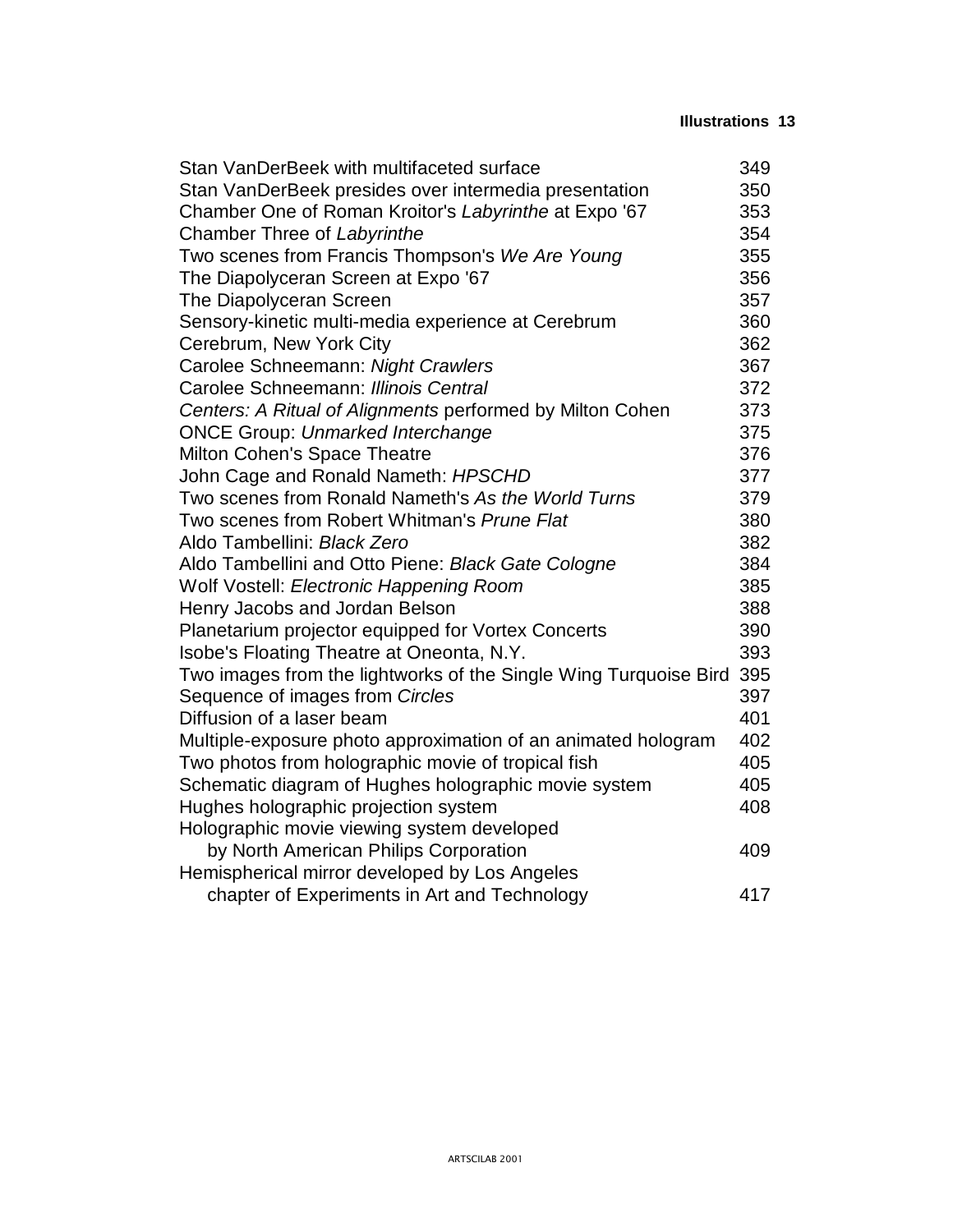Blank Page

**14**

ARTSCILAB 2001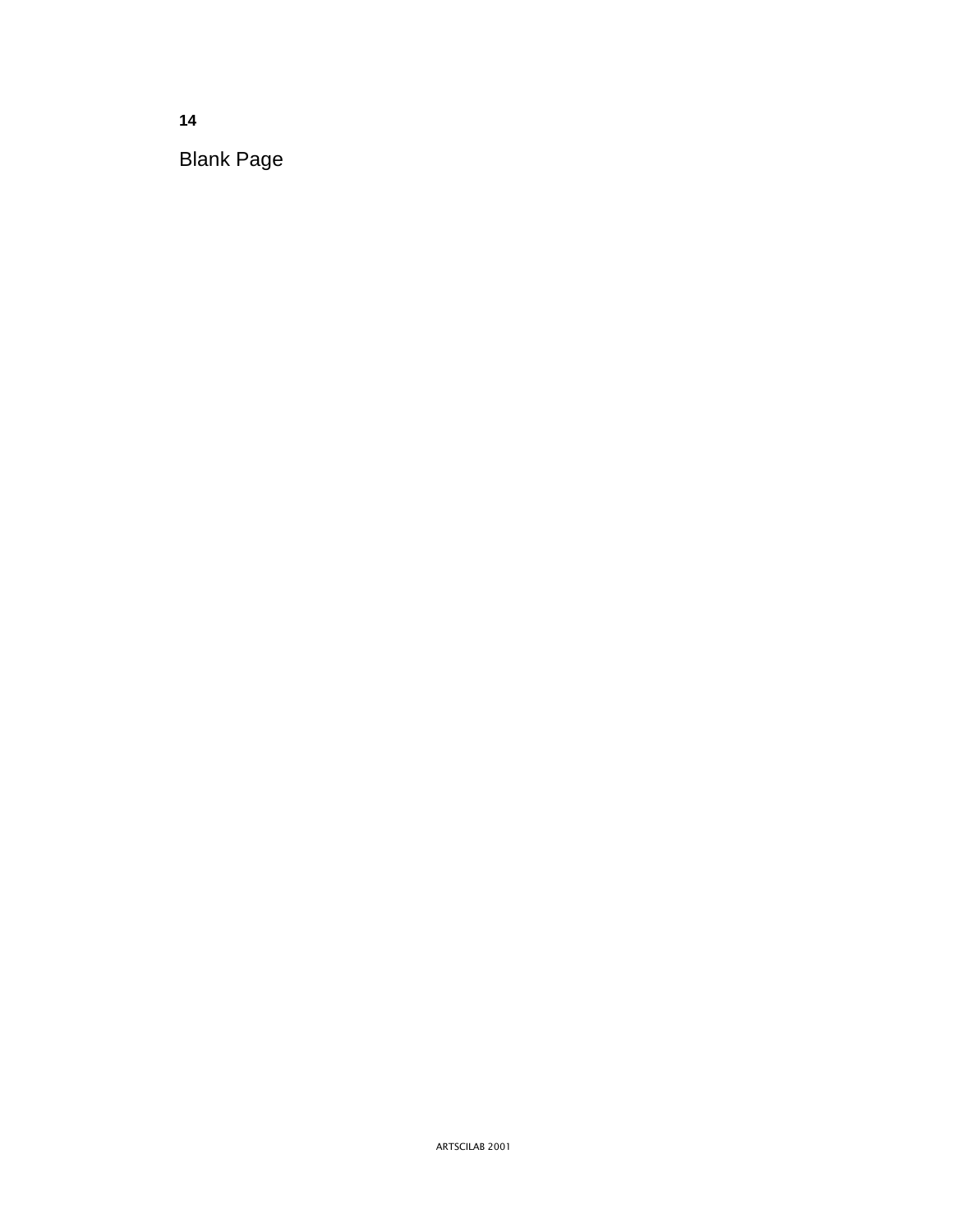## **Introduction by R. Buckminster Fuller**

At all times nowadays, there are approximately 66 million human beings around Earth who are living comfortably inside their mothers' wombs. The country called Nigeria embraces one-fourth of the human beings of the great continent of Africa. There are 66 million Nigerians. We can say that the number of people living in Wombland is about the same as one-fourth the population of Africa. This 66 million Womblanders tops the total population of either West Germany's 58 million, the United Kingdom's 55 million, Italy's 52 million, France's 50 million, or Mexico's 47 million. Only nine of the world's so-called countries (China, India, Soviet Union, United States, Indonesia, Pakistan, Japan, and Brazil) have individual populations greater than our luxuriously-living, under-nine-monthsold Womblanders.

Seemingly switching our subject, but only for a moment, we note that for the last two decades scientists probing with electrodes have learned a great deal about the human brain. The brain gives off measurable energy and discrete wave patterns disclosed by the oscillograph. Specific, repetitive dreams have been identified by these wave patterns. The neurological and physiological explorers do not find it extravagant to speculate that we may learn that what humanity has thus far spoken of mystifiedly as telepathy, science will have discovered, within decades, to be ultra-ultra high-frequency electro-magnetic wave propagations.

All good science fiction develops realistically that which scientific data suggests to be imminent. It is good science fiction to suppose that a superb telepathetic communication system is inter-linking all those young citizens of worldaround Wombland. We intercept one of the conversations: "How are things over there with you?" Answer: "My mother is planning to call me either Joe or Mary. She doesn't know that my call frequency is already 7567-00-3821." Other: "My mother had better apply to those characters Watson, Crick, and Wilkerson for my call numbers!" And another of their 66 million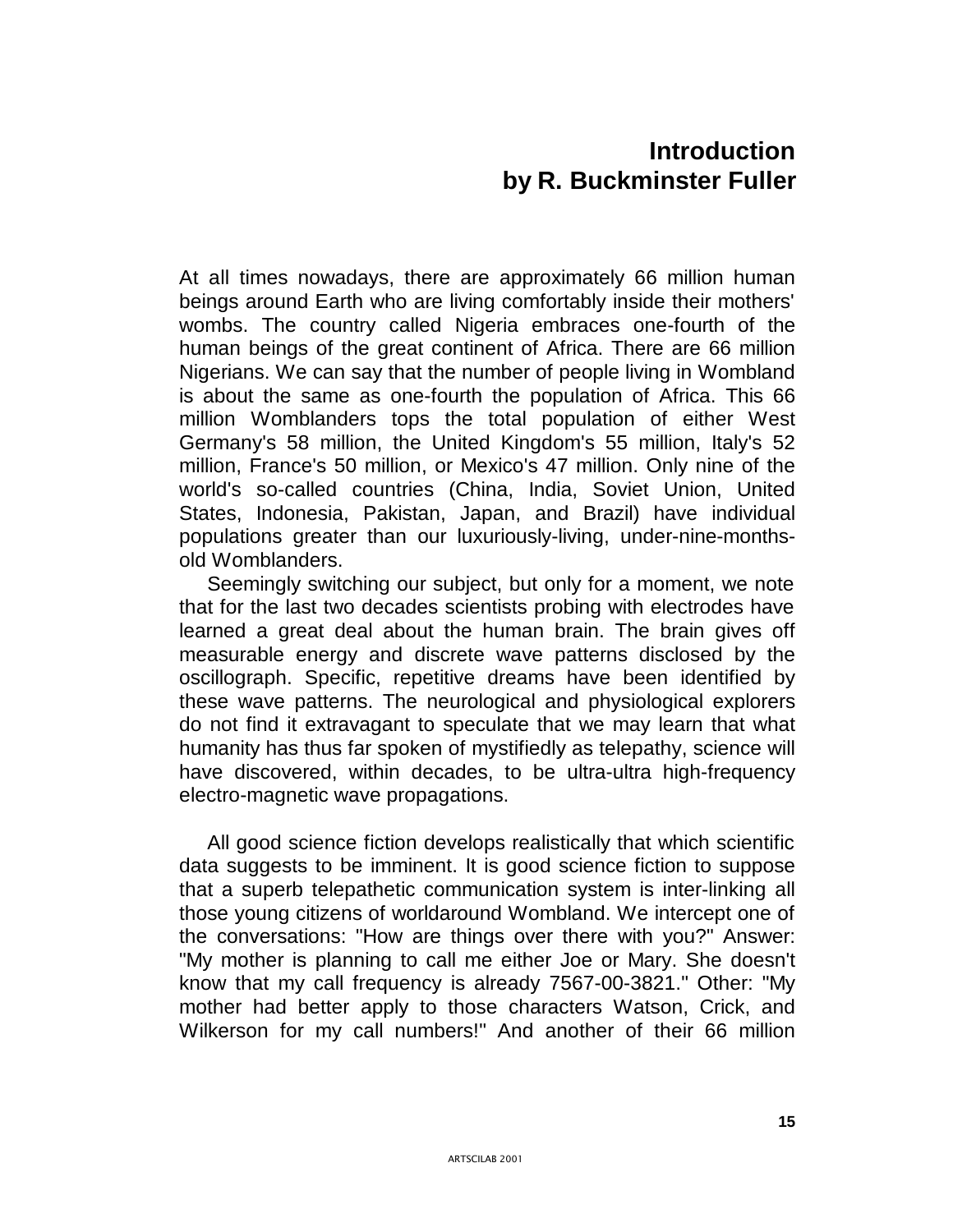Womblanders comes in with, "I'm getting very apprehensive about having to 'go outside.' We have been hearing from some of the kids who just got out— They say we are going to be cut off from the main supply. We are going to have to shovel fuel and pour liquids into our systems. We are going to have to make our own blood. We are going to have to start pumping some kind of gas into our lungs to purify our own blood. We are going to have to make ourselves into giants fifteen times our present size. Worst of all, we are going to have to learn to lie about everything. It's going to be a lot of work, very dangerous, and very discouraging." Answer: "Why don't we strike? We are in excellent posture for a 'sit-down.'" Other: "Wow! What an idea. We will have the whole population of worldaround Wombland refuse to go out at graduation day. Our cosmic population will enter more and more human women's wombs, each refusing to graduate at nine months. More and more Earthian women will get more and more burdened. Worldaround consternation— agony. We will notify the outsiders that, until they stop lying to themselves and to each other and give up their stupid sovereignties and exclusive holier-than-thou ideologies, pollutions, and mayhem, we are going to refuse to come out. Only surgery fatal to both the mothers and ourselves could evacuate us."

Another: "Great! We had might as well do it. If we do come out we will be faced with the proliferation of Cold War's guerrillerized killing of babies for psycho-shock demoralization of worldaround innocent communities inadvertently involved in the abstruse ideological warfare waged by diametrically opposed, equally stubborn, would-be do-gooder, bureaucratic leaders and their partisans who control all of the world's means of production and killing, whose numbers (including all the politically preoccupied individuals around the Earth) represent less than one per cent of all humanity, to whose human minds and hearts the politicos and their guns give neither satisfaction nor hope. Like the women in *Lysistrata*  who refused intercourse with their men until they stopped fighting, we Womblanders would win."

Until yesterday, what are now the 150 member nations of our planet's United Nations were tiny groups of humans who for two million years had been regenerating around our globe so remotely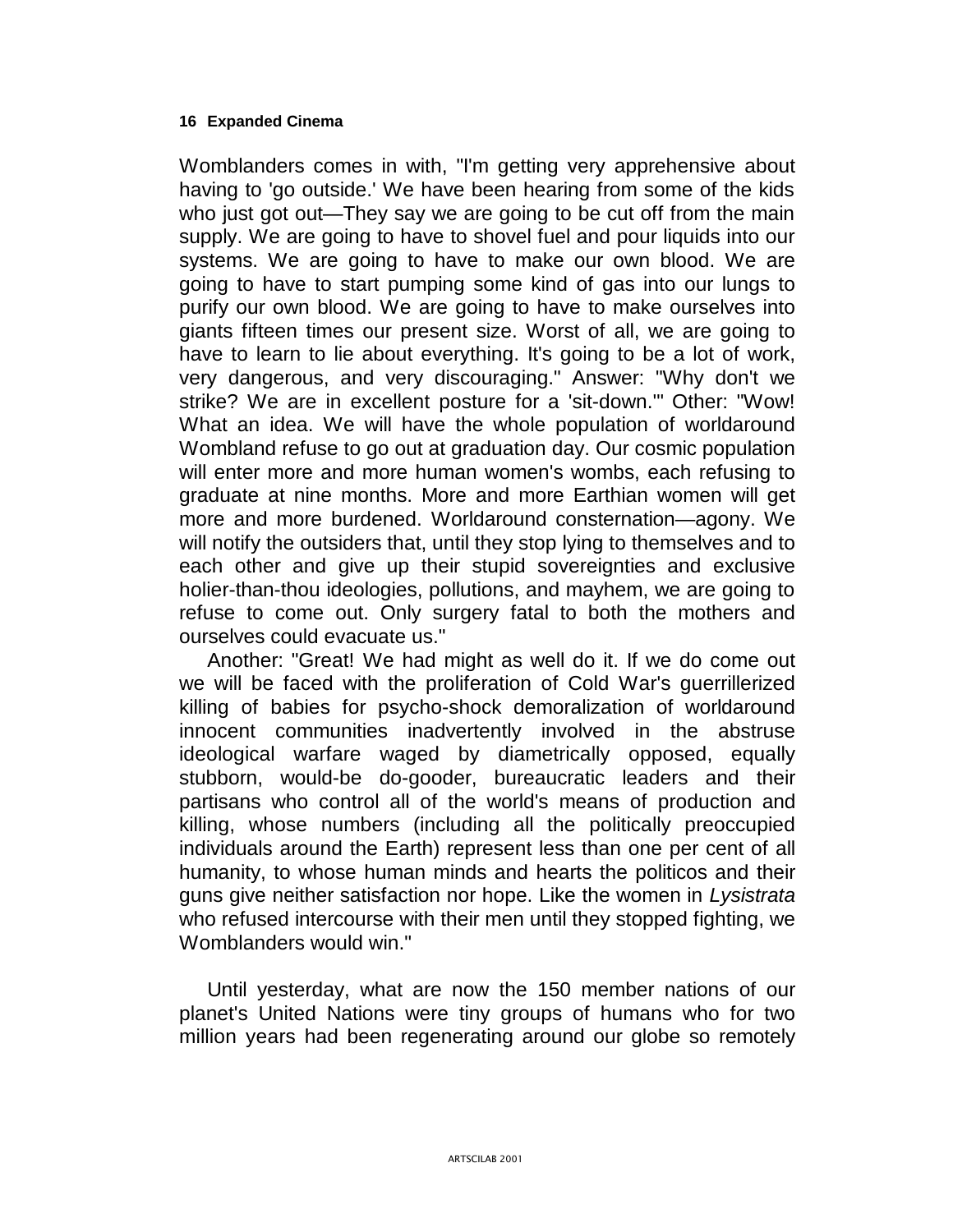from one another that each colony, nation, or tribe was utterly unaware of one another's existence. Only through telepathy, as supposedly operative in the previous paragraphs, could those remote cells of precariously-surviving human beings have been aware of one another throughout those two million years. In the last few split seconds of overall history, there emerged a dozen millennia ago from the womb of tribal remoteness a few sailors and overland explorers who began to discover the presence of other humans scattered around the mysterious world. Finding the tribes to be each unaware of either the surprising resources or the vital needs and desires of the others, they kept the whereabouts of these surprise demands and supplies secret and thus were able, through monopoly of commerce and middle-manning, to exploit to their own special advantage the vital needs, ignorance, and the wealth of life-support to be generated by expediting or slowing the physical resource interactions with humanity's available time to work the resources into higher advantage tools, environment controlling devices, and metabolically regenerative sustainers.

Throughout all the two million years up to the Twentieth Century, the total distance covered by an average man in an average lifetime disclosed to him less than one-millionth of the surface of our spherical planet. So tiny was a human and so relatively large is our planet that it is not surprising that humans as yet cerebrate only in terms of a "wide, wide world— a four-cornered Earth," situated in the middle of an infinite plane, to which all the perpendiculars are parallel to one another and lead only in two directions— UP and DOWN— with sky UP there and earth DOWN here. Don't think it is only an illiterate unemployee who is misoriented and ignorant; even now the senses and brains of all the Ph.D. scientists are so reflexively misoriented that they too see the sun go down, plunging into the infinite plane at a mysterious and never-discovered place called the West, to rise mysteriously from it again next morning at a never-identified place called East— and Astronaut Conrad bursts out spontaneously from his moon advantage talking about being " … up here on the moon..." and the President of the United States congratulates the astronauts on "...going up to the moon and back down to earth." Scientists not only admit but assert that there are no locales in the Universe to be identified as UP and DOWN. None of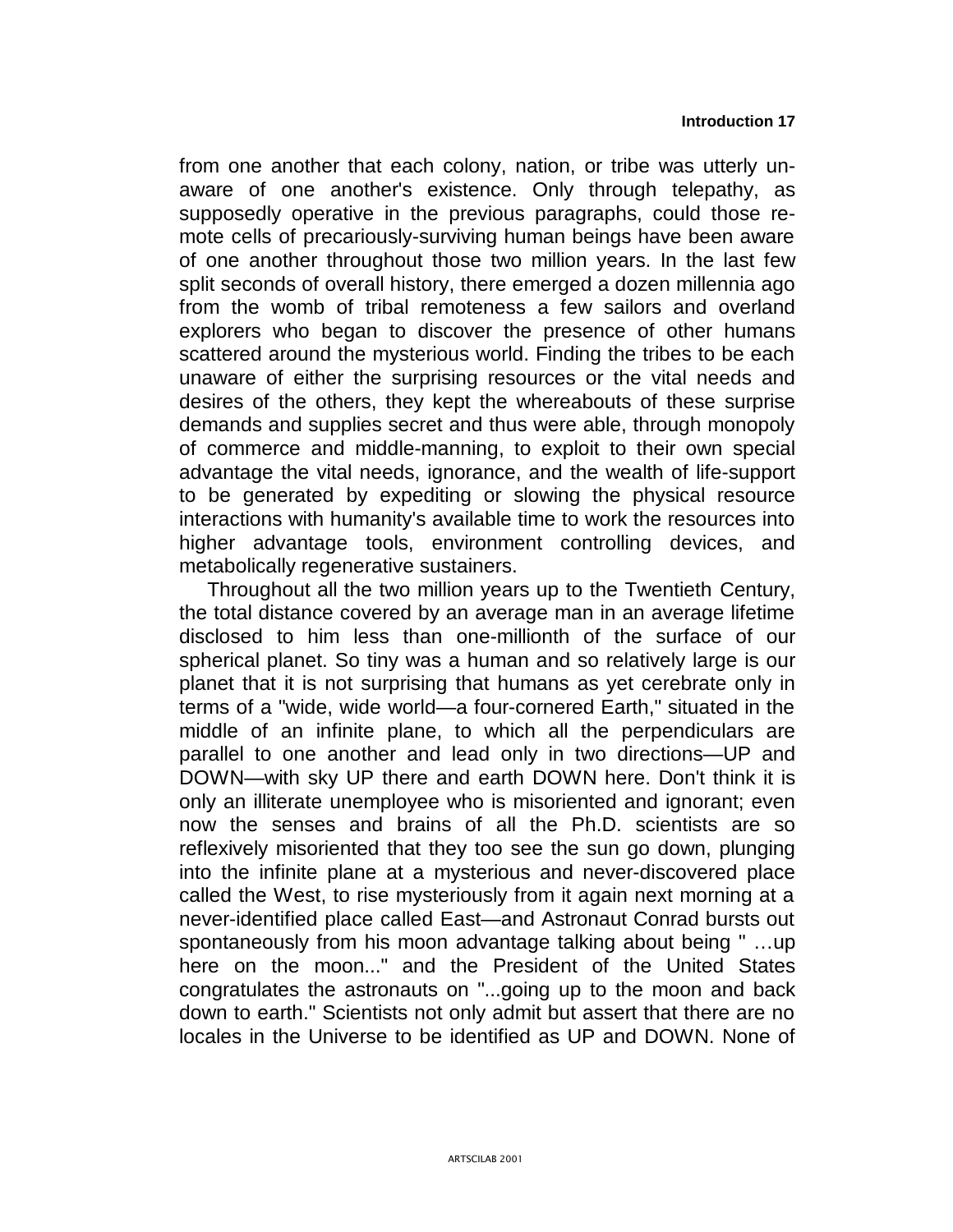the perpendiculars to our spherical Earth's surface are parallel to one another; they lead in an infinity of directions.

No matter how you may look upon the matter morally and ideologically, the assumption that humanity could or could not own a piece of land with all the earth vertically below it and all the air vertically above it is not only scientifically invalid— it is scientifically impossible. The scheme is geometrically possible only as an up-anddown make-believe flat world.

To understand the scientific impossibility of such a scheme, let us consider a cube inside of a sphere, with the cube's eight corners congruent with the surface of the sphere. Let the cube's twelve edges consist of steel structurals. A light is at the common center of the cube and sphere and casts a shadow of the twelve structural edges of the cube outwardly upon the surface of the translucent sphere. We will now see that the total spherical surface is divided symmetrically by great circle arcs into six equilateral four-edged areas. Though each of the four-sided symmetrical areas has 120-degree corners instead of 90-degree corners, each is called a spherical square. Altogether they constitute a spherical cube.

We will now suppose the spherical cube to be the planet Earth. We will suppose that war and treaties have resulted in the total Earth's being divided equally amongst six sovereign groups— each empowered by its laws to grant deeds to properties within their respective spherical square surfaces on the planet, regardless of whether covered by water or not. We will suppose that, as at present, each of the world's major sovereign nations assumes the authority to deed or lease the titles to subdivisions of each of their respective lands to corporations, sub-governments, and individuals. All the legally recognized deeds to property anywhere around our Earth date back only to sovereign claims established and maintained exclusively by military might.

Now that we have the model of a cubical subdivision of the sphere, let us color our cube's six faces, respectively, red, orange, yellow, green, blue, and violet. Let Russia sovereignly possess the red face of the cube. Consider all the perpendiculars to the red face of the internally positioned cube as being the up and down perpendiculars defining the property claims to all the land *below* the surface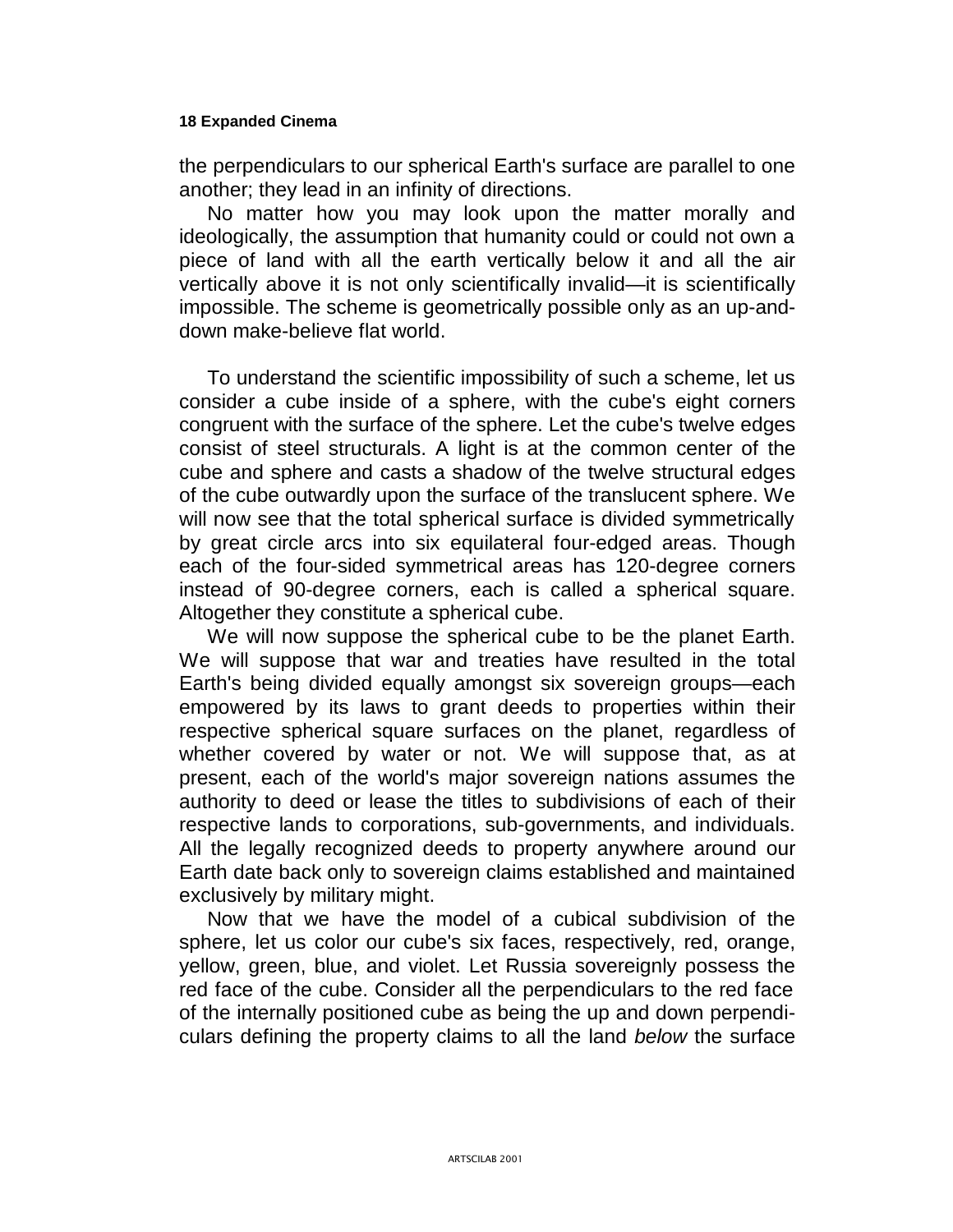and all the air *above* the surface. Under these conditions, it will be seen that the red square owns all the interior of the cube which occurs perpendicularly below that red surface square. Therefore, each of the six countries would be claiming exclusive possession of the same "whole" cube, which obviously invalidates each and all of their claims to only one-sixth of the cube. This realization is mildly reminiscent of Portia's admonition to Shylock that he must be able to cut loose his pound of flesh without letting a drop of blood.

"Alright," you say, "I will concede it is impossible to demonstrate the validity of the claims to the lands lying perpendicularly below my surface map without invalidating all other land owners of the world. Therefore, I will try to live on the surface of my land and just claim it and the air space vertically above me." "Alright," we say to you, "what air are you talking about, because it just blew away." You retort testily, "I don't mean that nonsense... just the air geometrically above me. That is what I refer to when I say you are violating my air space— you are violating my overhead geometry." "Alright," we say to you, "which stars were you looking at when you said, '...that space above me'? Our Earth has been revolved away from those stars. Other stars are now above us. Not only are we revolving, but we are simultaneously orbiting around the sun, while all the planets and stars are always in swift motion, but are so far away from us and our lives so short that we are unable to perceive those motions. The distances involved are so great that the light from the next star to the sun takes four and one-half years to come to our solar system while traveling 700 million miles per hour and the distance across our galaxy is more than 300,000 light years, while the next nearest of the millions of galaxies are multi-millions of light years away from our galactic nebula. With those kinds of distances in the heavens, the amount of star motion that you and I can detect in our lifetime is humanly unrecognizable. Most of the star speeds within their galaxies are in the order of only 100,000 miles per hour, which is a negligible speed beside light's speed of 700 million miles per hour."

Because all the stars in the Universe are in motion, our planet orbits rotatingly in an ever-changing, omni-circus of celestial events.There is no static geometry of omni-interrelationship of Uni-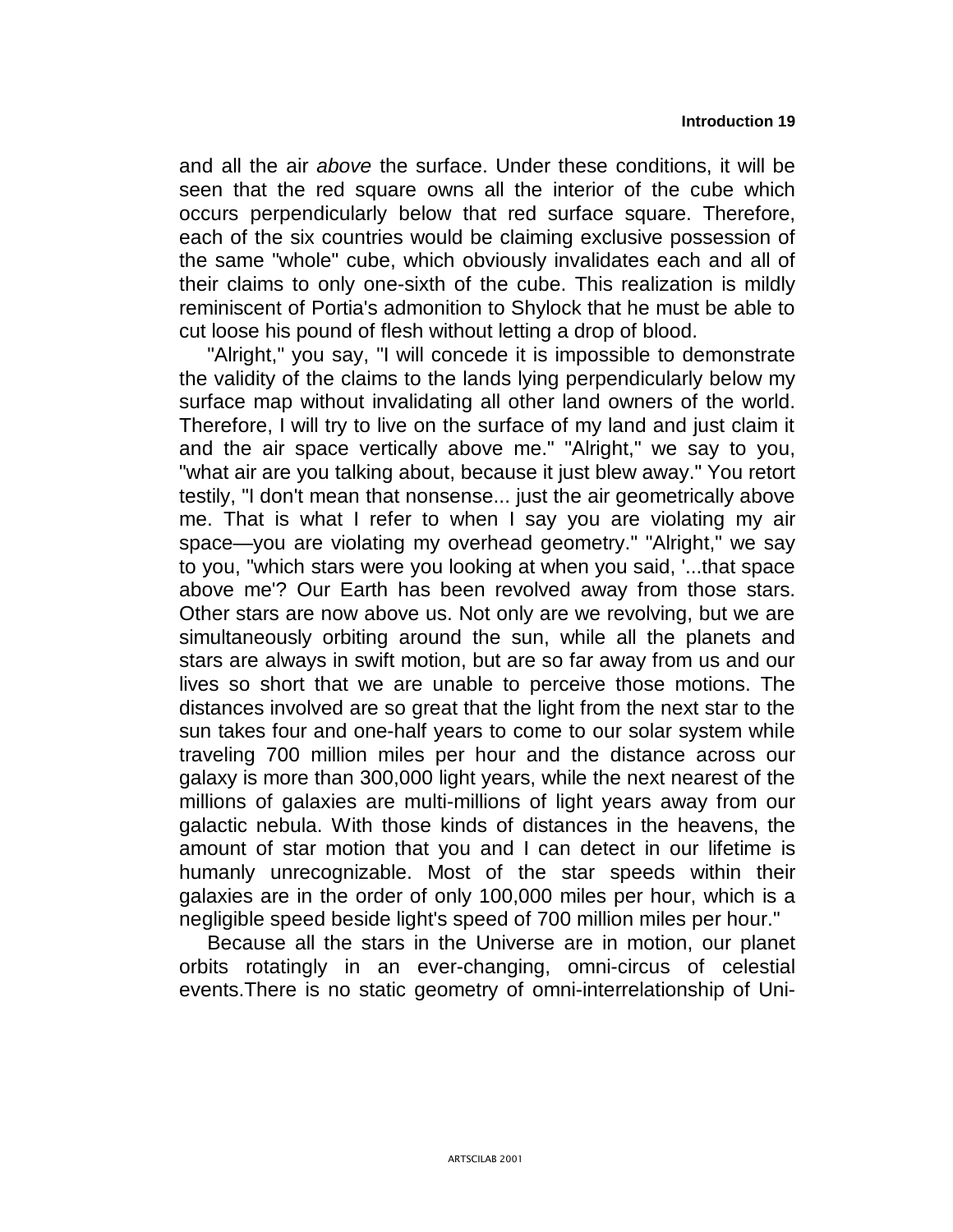verse events. Some of the stars you are looking at have not been there for a million years— Some no longer exist. As Einstein and Planck discovered, "Universe is a scenario of non-simultaneous and only partially overlapping, transformative events." One frame in the scenario of caterpillar does not foretell the later scenario event of its transformation into butterfly. One frame of butterfly cannot tell you that the butterfly flies; only large time-sequence segments of the scenario can provide meaningful information. Cogitating on the myriads of stars apparently scattered in disorderly spherical array about the heavens, individuals often remark, as may you, "I wonder what is outside outside?"— asking for a one-frame answer, which is as unintelligent as asking, "Which word is the dictionary?" You know the order of the dictionary to be alphabetical, but its words do not read sequentially. Just hearing them read aloud, they make an only apparent, disorderly array. This is typical of the manner in which nature hides her orderliness in only apparent disorder.

Back to little Space Vehicle Earth and that question of property. The most that the individual could be entitled to own would be the inside of an infinitely thin blueprint of his land, because there is no geometry of space outside it and no exclusively occupiable land below. Our planet Earth is the home of all humans, but scientifically speaking it belongs only to Universe. It belongs equally to all humans. This is the natural, geometrical law. Any laws of man which contradict nature are unenforceable and specious.

Without the infinitely-extended lateral plane, the words up and down are meaningless. The airman initiated the correct descriptive terms "coming IN for a landing and going OUT." It is meaningful to say "INSTAIRS and OUTSTAIRS." Say it for a week and your senses will discover and notify that you are living on a planet.

What do you mean, "astronaut?" *We are all astronauts.* Always have been— but really! Never mind your "Never-mind-that-spacestuff, let's-be-practical, let's-get-down-to-Earth" talk— brain-talk as undisturbed by knowledge as is a parrot's brain-talk by any awareness born of thought. Brain is physical— weighable; thought is metaphysical— weightless. Many creatures have brains. Man alone has mind. Parrots cannot do algebra; only mind can abstract. Brains are physical devices for storing and retrieving special case experi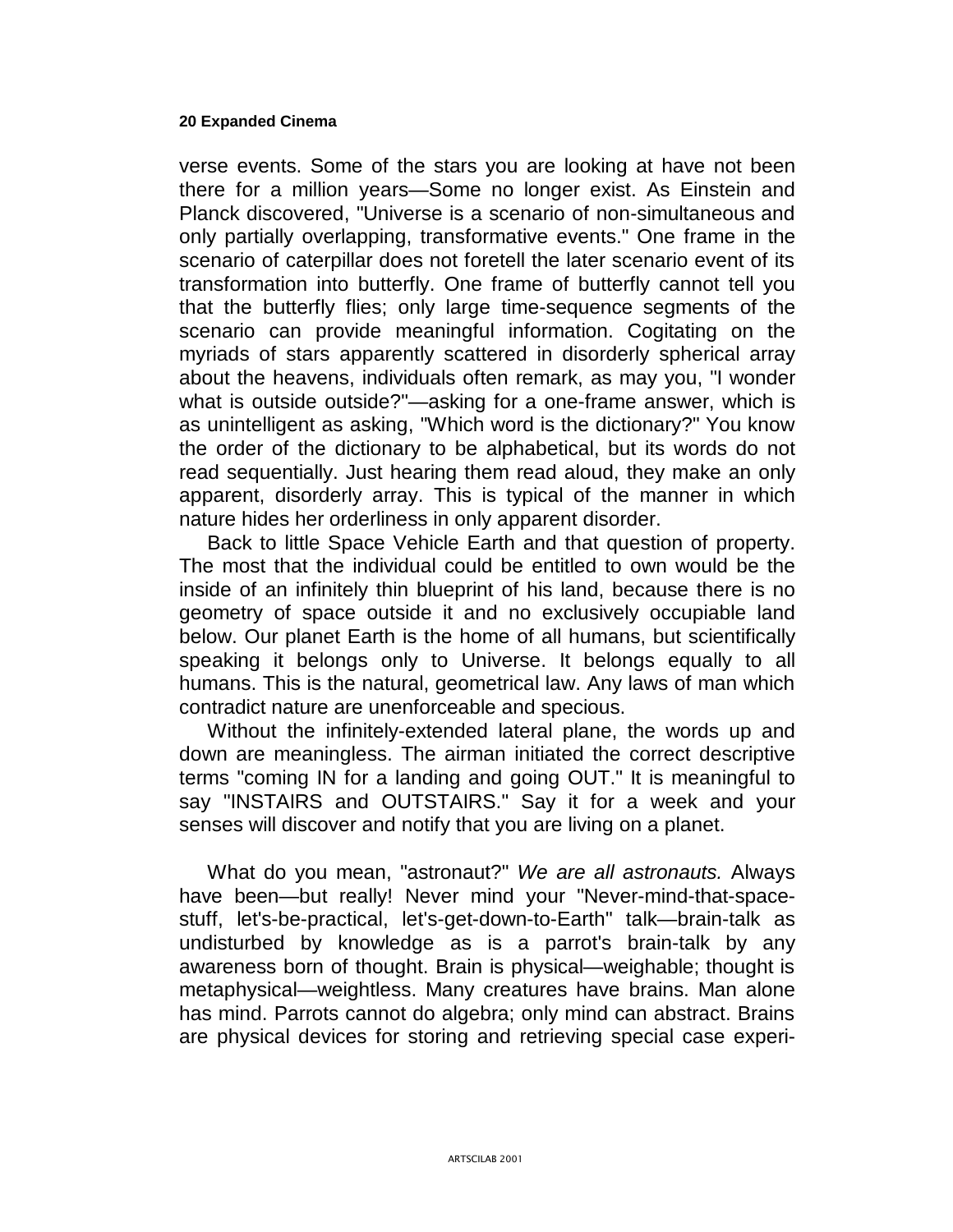ence data. Mind alone can discover and employ the generalized scientific principles found holding true in every special case experience.

Universe has disclosed to astrophysics an elegantly orderly inventory of ninety-two regenerative chemical elements, each with its unique behaviors, all of which are essential to the success of Universe. All are in continual interexchange within the total evolutionary process of Universe. Ignorant humans aboard Space Vehicle Earth are now screaming, "Pollution!" There is no such phenomenon. What they call pollution is extraordinarily valuable chemistry essential to Universe and essential to man on Earth. What is happening is that the egocentricity of omni-specialized man makes him ignorant of the value with which his processing is confronting him. The yellow-brown content of fume and smog is mostly sulphur. The amount of sulphur going out of the smokestacks around the world each year is exactly the same as the amount of sulphur being taken from the Earth each year to keep the world ecology going. It would be far less expensive to catch that sulphur while concentrated in the stack, and to distribute it to the original users, than to do the original mining AND to get it out of human lungs, et cetera, when all the costs to society over a deteriorating twenty-five years are taken into account. But humanity insists on holding to this year's profits, crops, and elections. World society is lethally shortsighted.

Subconsciously reflexing to the as yet mistaken concept of an infinite plane, men have felt that they could dispose of annoyingly accruing substances with which they did not know how to deal by dispatching them outward in some cosmic direction, assumedly to be diffused innocuously in infinity. "I spit in the ocean. So what?" Humans as yet cerebrate secretly and hopefully that— inasmuch as yesterday's exhaustion of customary resources has always been followed by discovery of alternate and better resources— the great infinity is going to keep right on taking care of ignorant carelessness and waste. "So what the hell?" say the "down-to-earth" statusquoers. "Pump all the fossil fuel energy-depositing of billions of years out from the Earth's crust. Burn it up in a century. Fill all your bank accounts with ten-place figures. To hell with the great grandchildren. Let them burn up our Space Vehicle Earth's oceans with hydrogen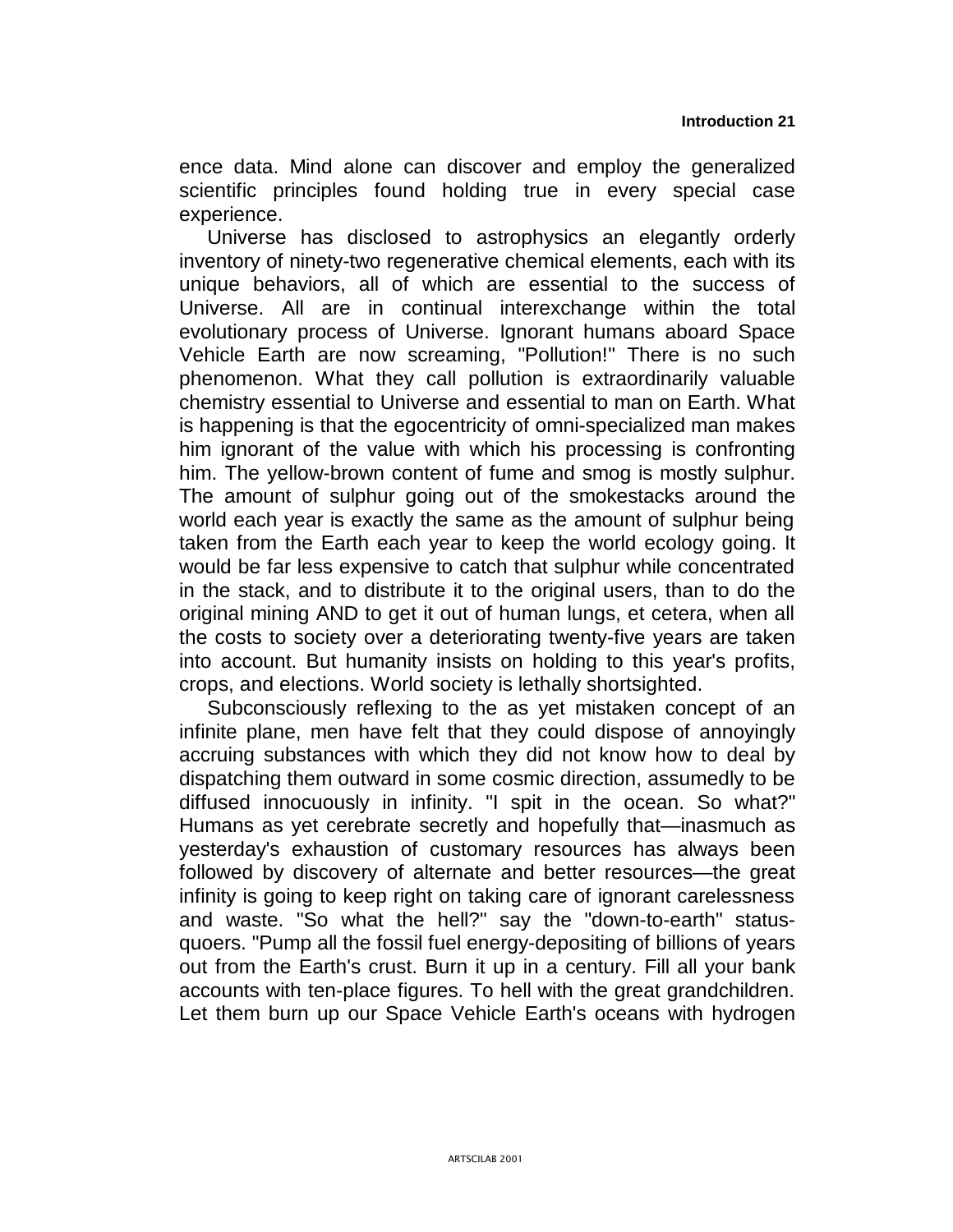fusion. Let them do the worrying about tomorrow."

Just as biological protoplasmic cells are colonized into larger organisms, the most complex and omni-adaptable of which is the human, so too do humans colonize and inventively externalize the same organic tool functions for their mutual metabolic regeneration. We call this complex mutual tool externalization by the name industrialization, in which each of us can use the telephone or the electric light in our special, unique tasks, all of which require increasing development of worldaround access to the total resources and worldaround distribution of the advantages comprehensively produced in total metabolic regeneration.

The world population which, after the cell-colonizing within its controlled environment, has been emitted from the thin, protoplasmic, tissue-sheathed, human womb into planet Earth's larger biosphere-sheathed, industrial organism womb, goes on colonizing, integrating, and specializing locally as innocently and ignorantly as did the protoplasmic cells within the woman's womb, all the while mistrusting one another as they evolve their utter interdependence around Earth, as do the individual protoplasmic cells of the residents of human Wombland gather together selectively, finally to form a whole child. In due course, we will realize a one world human integrity and with each degree of physical integration a new degree of metaphysical freedom will be attained.

Earthians in their more roomy biosphere are as yet provided-for, despite their utter ignorance of the infinitely-exquisite reliable interactions of cosmic mechanics. Mothers don't have to invent a breast to feed the baby or invent oxygen for it to breathe. Nor do they have to tell the child how to invent its cell growth. Humans are utterly ignorant of what goes on, how, and why.

The Universe is a self-regenerating and transforming organic machine. Human womb graduates now gestating within the biosphere's world industrial organism womb are discovering and employing a few of the principles governing micro-macro cosmic mechanics, all the while ignorantly speaking of their accomplishments of the generally-disregarded obvious as "inventions" and "creations." Now humans have become suspicious of their little machines, blaming them for the continual disconnects of the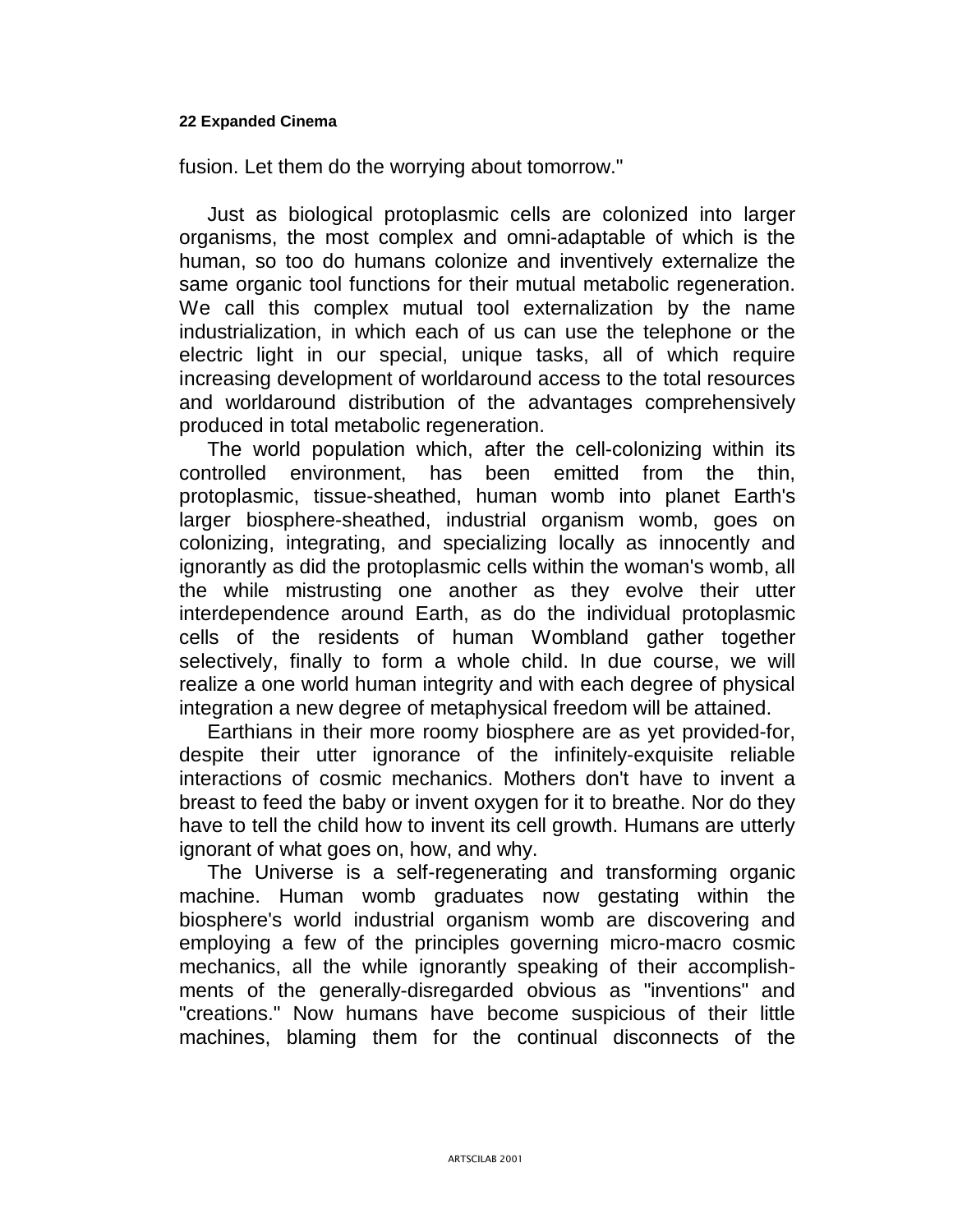inexorable evolutionary processes of cosmic gestations which transcendental to their brain detecting— ever and again emit them into a greater, more inclusively exquisite spherical environment of automated mechanical controls that progressively decontrol humanity's thought and action capabilities— ever increasing humanity's options— emancipating it from its former almost total preoccupation with absolute survival factors.

Assuming erroneously that their day-to-day positive experiences should be rendered perpetual and their negative experiences eliminated, humans try to freeze the unfreezable evolution at specific stages. They try to make "plastic flowers" of all momentarily satisfying events and paraphernalia. In the past, they tried to do it with stone. Separated from the familiar, confronted with the unfamiliar, and reflexed only by the brain's mechanical feedback, unthinking humans— not realizing that there are no straight lines, only wavy ones, and not realizing that waves can only be propagated by positive-negative oscillating— find their straight linear strivings forever frustrated by the wave system realities of Universe. Ignorantly they speak of the evolutionary waves' regeneratively oscillating complementaries as "good" and "bad," though the scientist can find no such moral and immoral qualities in the electron or its complementary opposite, the positron.

Humanity as a whole is indeed being emitted from a two-millionyear gestation within the womb of permitted ignorance, for which infantile period cosmic mechanics have been making ample provision not only to offset ignorance and waste but also to permit humanity's gradual trial-and-error experimental discovery of the relatively negligible effectiveness of its muscle— which it had at first employed not only exclusively but savagely— and the concomitant discovery of the infinite apprehending and comprehending effectiveness of the human mind, which alone can discover and employ the Universal verities— and thereby realize comprehensively the potential, progressive, non-wasteful, competent, considerate mastery of the physical environment by the metaphysical intellect.

The metaphysical integrities manifest throughout the everywhere inter-transforming Universe's omni-inter-accommodative cosmic organic system apparently are from time-to-time emulated in meager degree by the intellect of the human passengers who are gestating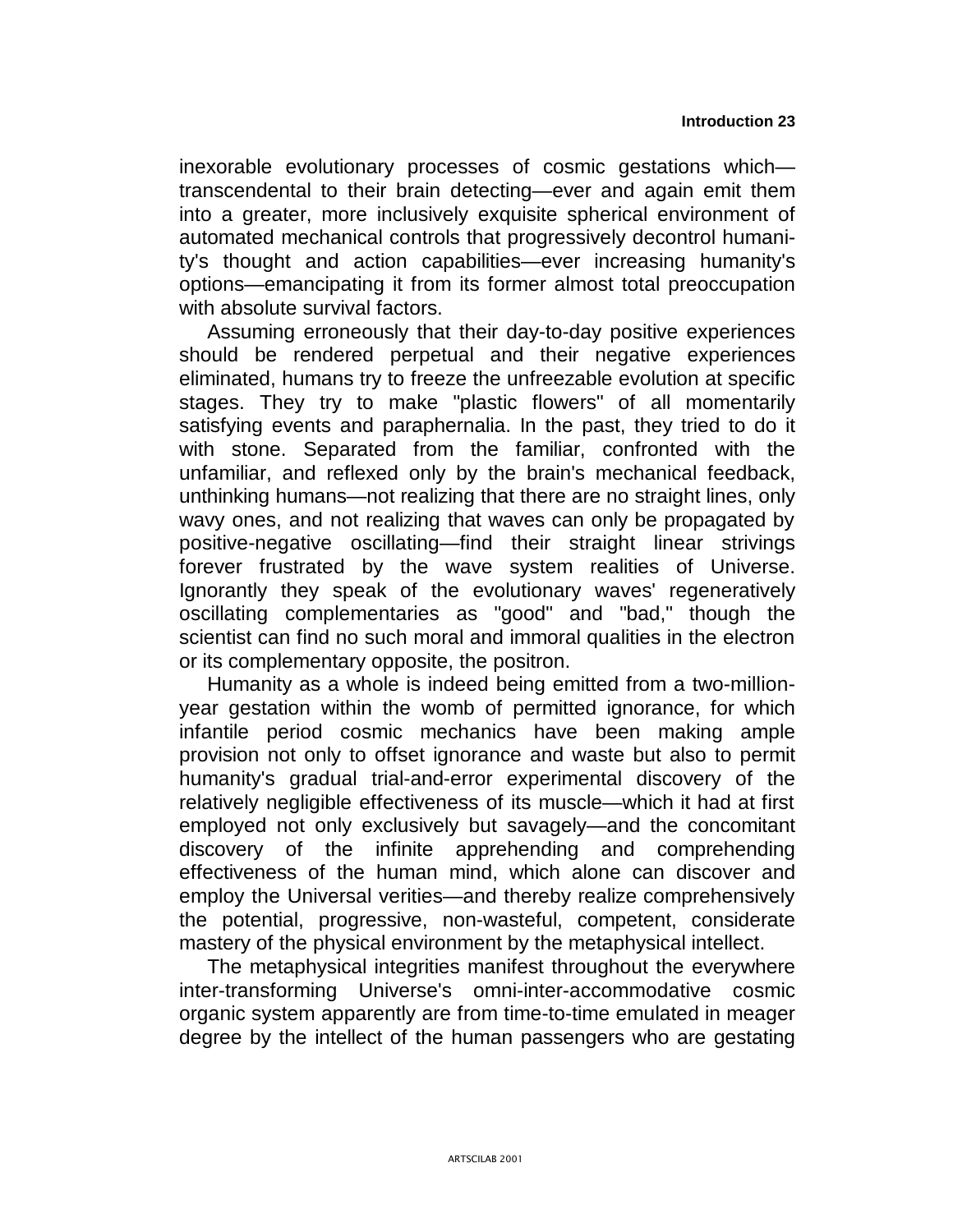within the spherical womb sheath of planet Earth's watery, gaseous, and electro-magnetic biosphere.

Humanity's most recent sorties to the moon from within Space Vehicle Earth's womb-like biosphere sheath have been tantamount to a premature, temporary surgical removal of a baby from its human mother's womb, skillfully enclosed within a scientifically-controlled environment, still attached to the mother, and after successful surgery being returned into the human mother's womb to loll-out its remaining gestation days to the successful detached-action launching outwards in Universe which we ignorantly identify as "birth." Sovereign nation "landing cards" require answers to ridiculous questions: "When were you born?" "Where do you live?" Answer: "I am immortal. I check in here and there from celestial-time-tocelestial-time. Right now I am a passenger on Space Vehicle Earth zooming about the Sun at 60,000 miles per hour somewhere in the solar system, which is God-only-knows where in the scenario Universe. Why do you ask?"

Humanity's sorties to the moon have been accomplished only through instrumental guidance of their controlled-environment capsules and mechanical-enclosure clothing by utterly invisible electromagnetic wave phenomena referenced to instrument-aligned star bearings, with the invisible mathematical integrations accomplished by computers, uncorrupted and incorruptible by ignorantly opinionated humans. Thus has man been advantaged by the few who have thought and acted to produce the instruments, as yet relieving the vast majority of humans from the necessity of having to think and coordinate their sensings with the realities of cosmic mechanics.

Humans still think in terms of an entirely superficial game of static things— solids, surfaces, or straight lines— despite that no things— no continuums— only discontinuous, energy quanta— separate event packages— operate as remotely from one another as the stars of the Milky Way. Science has found no "things"; only events. Universe has no nouns; only verbs. Don't say self-comfortingly to yourself or to me that you have found the old way of getting along with false notions to be quite adequate and satisfactory. So was the old umbilical cord to your mother. But you can't re-attach it and your mother is no longer physically present. You can't go back. You can't stay put. You can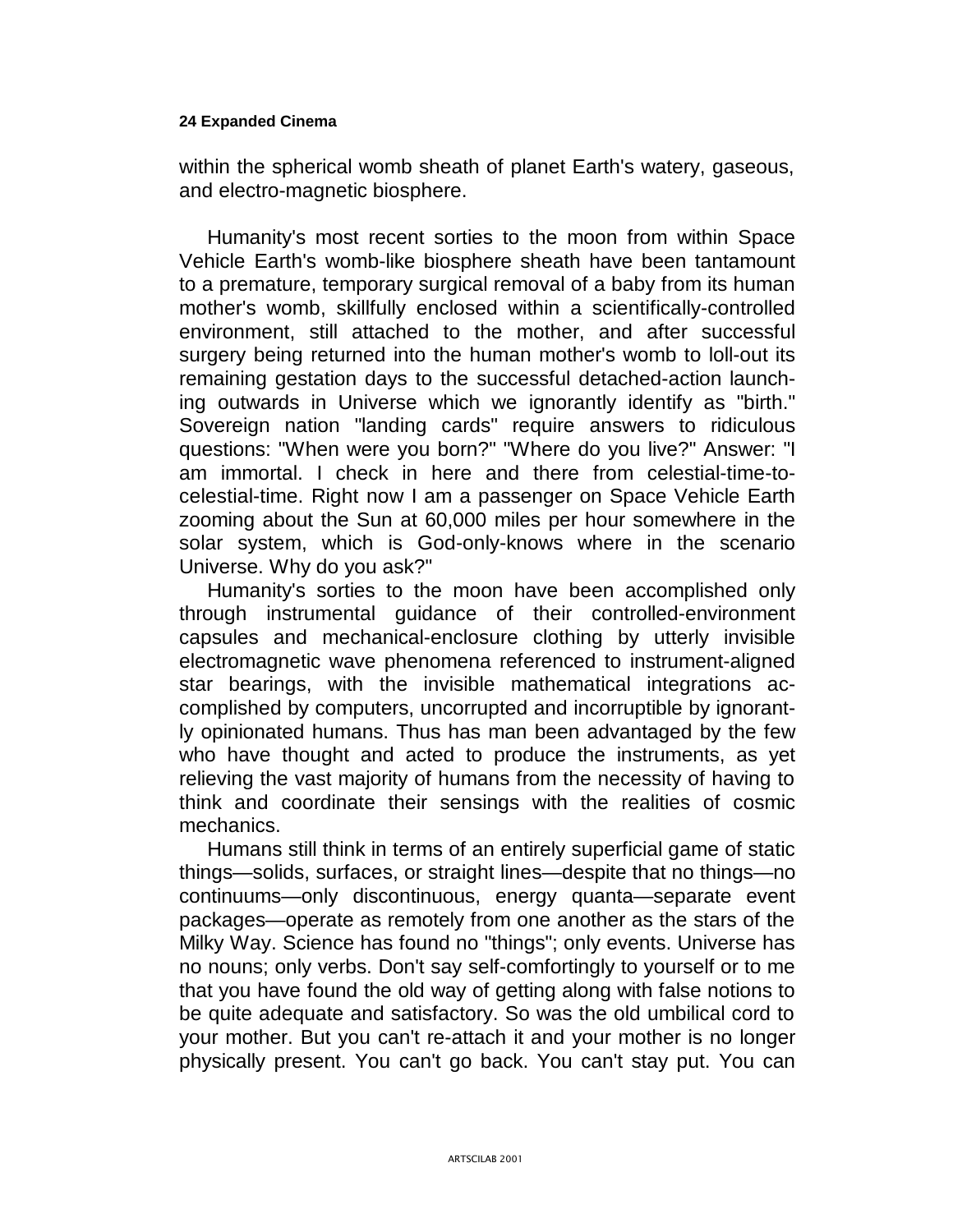only grow and, if you comprehend what is going on, you will find it ever more satisfactory and fascinating, for that is what evolution is doing, whether you think, ignorantly, that you don't like it or do.

To each human being, environment is "all of Universe that isn't me." Our macrocosmic and microcosmic "isn't me-ness" consists entirely of widely dissynchronous frequencies of repetitions of angular changes and complex inter-actions of waves of different lengths and frequencies of repetition. Physics has found a Universe consisting only of frequency and angle modulations.

Our environment is a complex of frequencies and angles. Our environment is a complex of different frequencies of impingement from within and without— upon the individual "me-nesses." We are in a womb of complex frequencies. Some of those frequencies man identifies ignorantly with such words as "sight, sound, touch, and smell." Others he calls "tornadoes, earthquakes, novae." Some he ignorantly looks upon as static *things:* houses, rocks, and human-like manikins.

Very, very slow changes humans identify as inanimate. Slow change of pattern they call animate and natural. Fast changes they call explosive, and faster events than that humans cannot sense directly. They can see the rocket blasted off at 7,000 miles per hour. They cannot see the hundred-thousand times faster radar pulse moving 700 million miles per hour. Humans can sense only the position of pointers on instrument dials. What they call "radio" electro-magnetics— they learn of through scientific instrumentation. Of the total electro-mechanical spectrum range of the now known realities of Universe, man has the sensory equipment to tune in directly with but one-millionth of the thus far discovered physical Universe events. Awareness of all the rest of the million-fold greater-than-human-sense reality can only be relayed to human ken through instruments, devised by a handful of thought-employing individuals anticipating thoughtfully the looming needs of others.

The almost totally invisible, nonsensorial, electro-magnetic womb-sheath of environmental evolution's reality-phase into which humanity is now being born— after two million years of ignorant, innocent gestation— is as yet almost entirely uncomprehended by humanity. 99.9 per cent of all that is now transpiring in human activity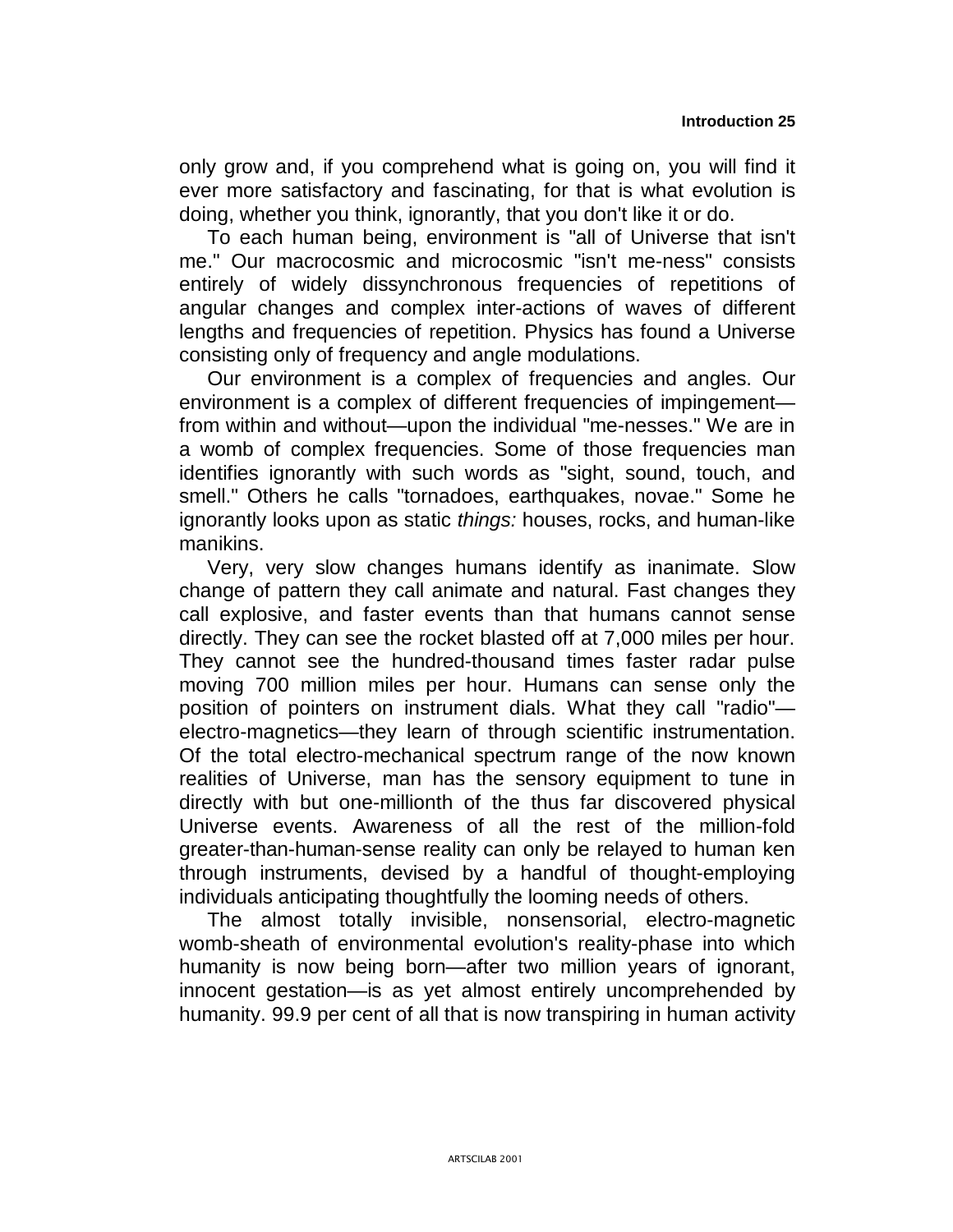and interaction with nature is taking place within the realms of reality which are utterly invisible, inaudible, unsmellable, untouchable by human senses. But the invisible reality has its own behavioral rules which are entirely transcendental to man-made laws and evaluation limitations. The invisible reality's integrities are infinitely reliable. It can only be comprehended by metaphysical mind, guided by bearings toward something sensed as truth. Only metaphysical mind can communicate. Brain is only an information storing and retrieving instrument. Telephones cannot communicate; only the humans who use the instruments. Man is metaphysical mind. No mind— no communication— no man. Physical transactions without mind— YES. Communication— NO. Man is a self-contained, micro-communicating system. Humanity is a macro-communicating system. Universe is a serial communicating system; a scenario of only partially overlapping, nonsimultaneous, irreversible, transformative events.

As yet preoccupied only with visible, static, newspicture views of superficial surfaces of people and things— with a one-millionth fraction of reality which it has cartooned in utter falsehood— society fails to realize that several hundred thousand radio or TV communications are at all times invisibly present everywhere around our planet. They permeate every room in every building— passing right through walls and human tissue. This is to say that the stone walls and human tissue are invisible and nonexistent to the electromagnetic wave reality. We only deceived ourselves into reflexing that the walls are solid. How do you see through your solid eyeglasses? They are not full of holes. They are aggregates of atoms as remote from one another as are the stars. There's plenty of space for the waves of light to penetrate.

Several hundred thousand different wide-band radio sets can at any time be tuned in anywhere around our biosphere to as many different communications. Going right through our heads now, these programs could be tuned in by the right crystals and circuits. Crystals and circuits consist of logically structured atomic arrays. Such arrays could operate even within our brains. Tiny bats fly in the dark by locating objects ahead in their flight path by ever more minuscule radar sending and receiving, distance-to-object calculating mechanisms. Right this minute, five hundred Earth-launched satellit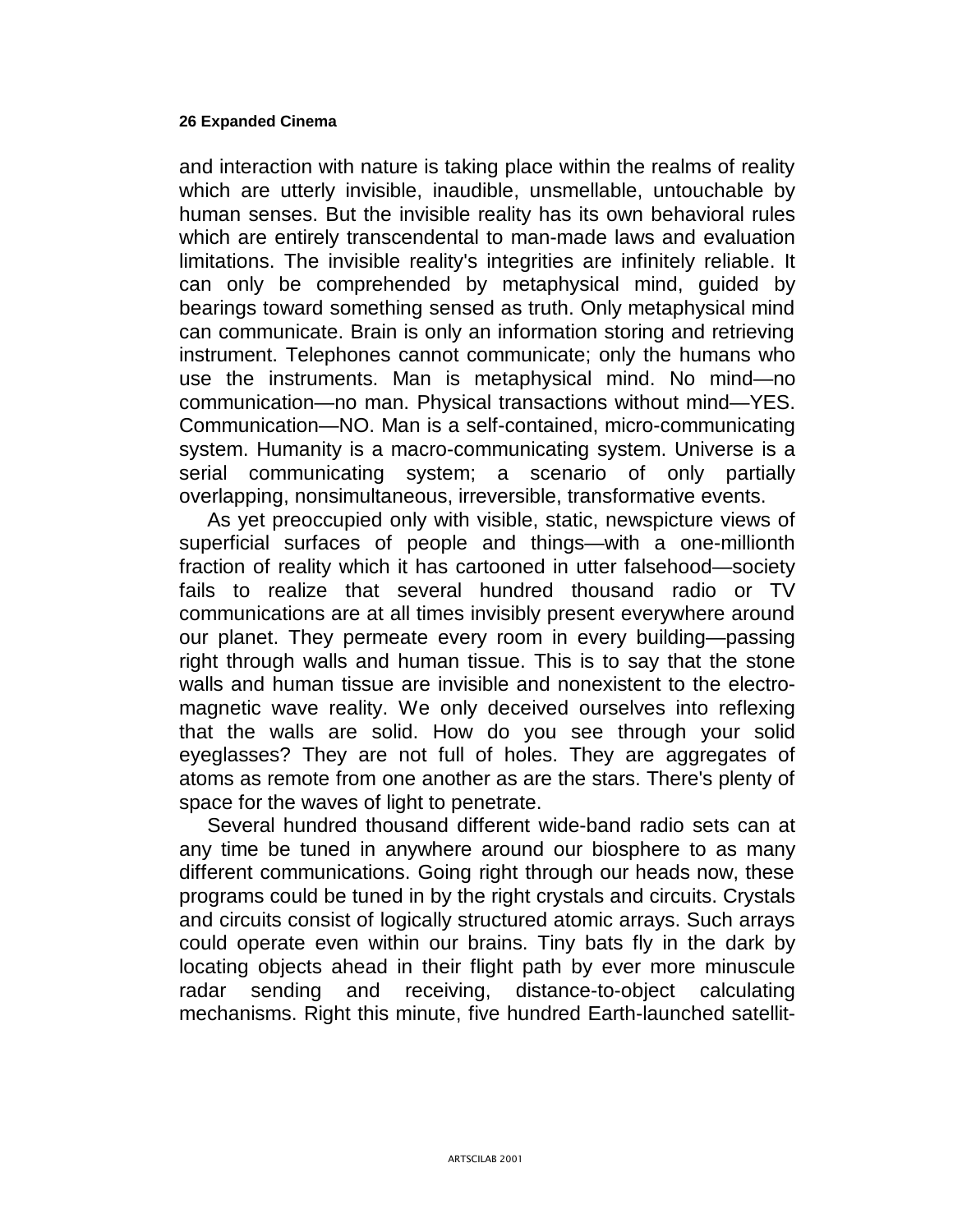es with sensors are reporting all phenomena situated about our planet's surface. Tune in the right wavelength and learn where every beef cattle or every cloud is located around the Earth. All that information *is* now being broadcast continually and invisibly.

For humans to have within their cerebral mechanism the proper atomic radio transceivers to carry on telepathetic communication is no more incredible than the transistors which were invented only two decades ago, and far less incredible than the containment of the bat's radar and range-finding computer within its pin-point size brain. There is nothing in the scientific data which says the following thoughts are impossible and there is much in the data which suggests that they are probable. The thoughts go as follows: The light of a candle broadcasting its radiation in all directions can be seen no farther than a mile away in clear atmosphere. When the same candle's flame is placed close in to the focus of a parabolic reflector and its rays are even further concentrated into a beam by a Freznell lens, its light can be seen at ten miles distance. The earliest lighthouses were furnished with such reflectively concentrated beam lights of tiny oil lamps.

What we speak of as light is a limited set of frequencies of the vast electro-magnetic wave ranges. All electro-magnetic waves can be beamed as well as broadcast. When beamed and lensingly concentrated (as with the laser beams refracted through rubies), their energies are so concentrated as to be able to bore tunnels in mountains. The shorter the waves, the smaller the reflector and refractor may be.

We know that the human has never seen outside himself. Electromagnetic waves of light bounce off objects outside him and frequencies are picked up by the human eyes and scanningly relayed back into the brain. Because the light is so much faster than touch, smell, and hearing, men have tended to discount the billionth of a second it takes light to bounce off one's hand and to get the information back into one's brain. All sensing is done by humans entirely inside the brain, with information nerve-relayed from the external contact receivers. The human brain is like a major television studio-station. Not only does the brain monitor all the incoming, live, visible, audible, smellable, and touchable 3D shows, it also makes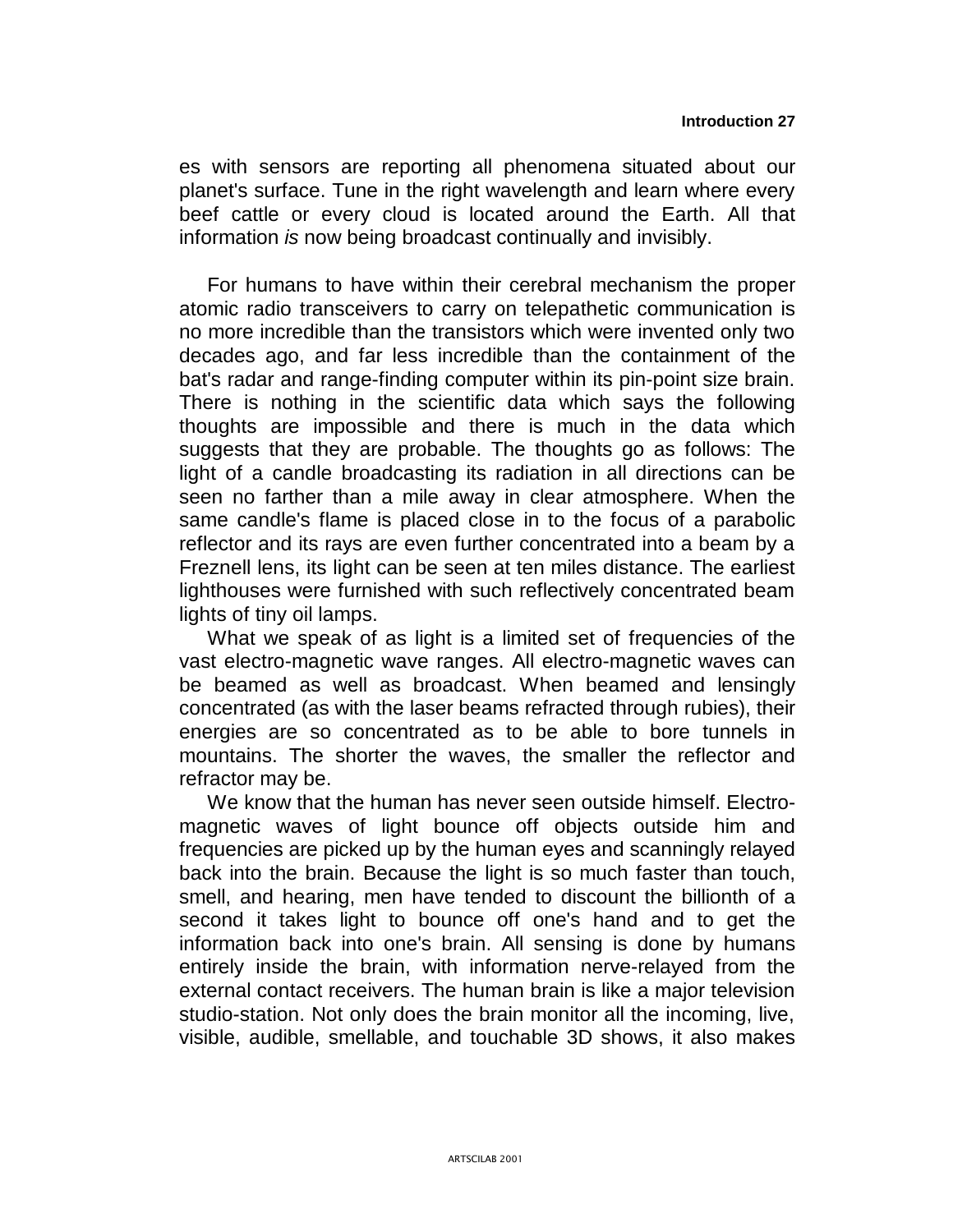videotapes of the incoming news, continually recalls yesterday's relevant documentaries and compares them with incoming news to differentiate out the discovered new and unexpected events from the long-familiar types, and to discover the implications of the news from those previously-experienced similar events, in order swiftly to design new scenarios of further actions logically to be taken in respect to the newly-evolved challenges.

So faithful has been the 4D, omni-directional, image-ination within the human omni-sense transceiving studio-stations of human brains that the humans themselves long ago came to assume spontaneously that the information received inside the brain made it safe to presume that those events were, in fact, taking place outside and remote from the seeing human individual. The reliability of all this imagining has been so constant that he now tends to think he sees only outside himself.

The shorter the electro-magnetic, air, water, sand, or rocky earthquake wavelengths, the higher their frequency. The higher the wave frequencies, the more the possibility of their interfering with other high-frequency, physical phenomena such as walls, trees, mountains. The nearer they approach the same frequencies, the less do they interfere with one another. For this reason, the very highfrequency electro-magnetic waves of radio and television get badly deflected by obstacles. As a consequence, man learned to beam short wave television programs from horizon to horizon. He developed parabolic transceiver reflectioning cups that took in and sent out waves in parallel beam-focused rays. At the transceiver relay stations on the horizons, additional energy is fed into the signals received and their projection power is boosted so that, when they arrive at final destination after many relayings, their fidelity and power are as yet exquisitely differentiated and clearly resonated.

It may well be that human eyes are just such infra-sized parabolic transceiver cups. It may be that our transceiver eyes adequately accommodate the extraordinarily low magnitude of energy propagating of the brain as electro-magnetic wave pattern oscillations to be picked up by others.

Early photography required whole minutes of exposure. As film chemistry improved, exposure times decreased. Yesterday, onethousandth of a second was fast. Today's capability makes one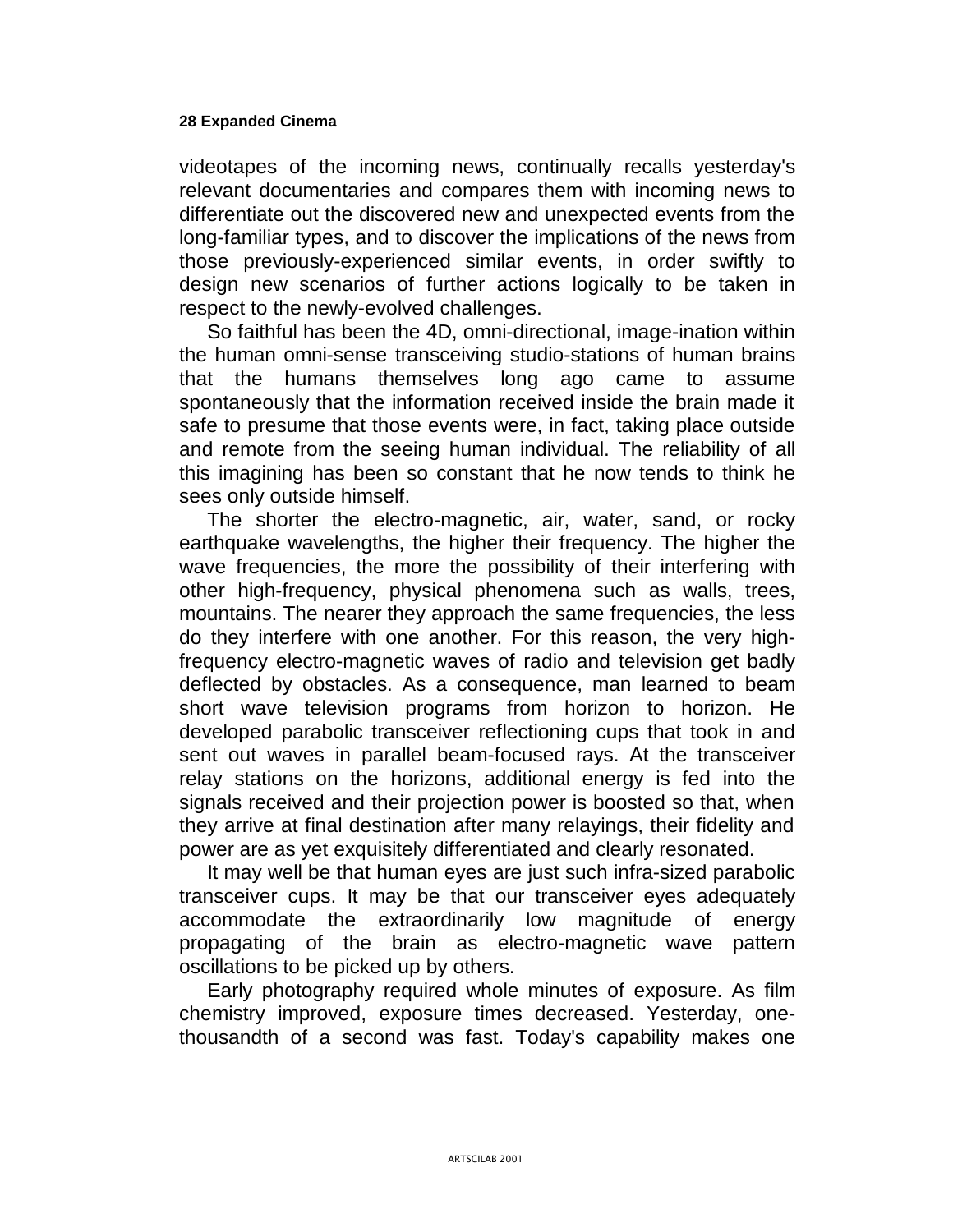millionth of a second a relatively slow electro-astrophotography exposure. Pictures taken in a millionth of a second today are clearer than those of yesterday which took minutes. The scanned-out picture signals travel 700 million miles per hour. The effect in terms of man's tactile, hearing, and smelling senses is instantaneous.

Speakers who appear frequently before large audiences of human beings over a period of years have learned that the eyes of the audience "talk back" so instantaneously to them that they know just what their audiences are thinking and they can converse with their audiences, even though the speaker seems to be the only one making audible words. The feedback by eye is so swift as to give him instantaneous, spontaneous reaction and appropriate thought formulation.

The parabolic reflector-beamed, ultra-ultra high frequency, electro-magnetic waves— such as can be coped with by transceivers with the infra-diameter of the human eye— are such that they would be completely interfered with by walls or other to-us-seeminglyopaque objects. However, when they are beamed outwardly to the sky in a cloudless atmosphere, no interference occurs. Ultra short wave radio and radar beams which are interfered with by mountains and trees can be beamed into a clear sky and bounced off the moon, to be received back on Earth in approximately one and three-fourths seconds. In a like manner, it is possible that human eyes operating as transceivers, all unbeknownst to us, may be beaming our thoughts out into the great night-sky void, not even having the sun's radiation to interfere mildly with them. Such eye-beamed thoughts sent off through the inter-celestial voids might bounce off various objects at varying time periods, being reflectively re-angled to a new direction in Universe without important energy loss. A sufficient number of bouncings-off of a sufficient number of asteroids and cosmic dust could convert the beams into wide-angle sprays which diffuse their energy signals in so many angular directions as to reduce them below receptor-detection level. Eye-beamed thoughts might bounce off objects so remote as to delay their 700 million mile per hour travel back to Earth for a thousand years, ten thousand years, a hundred thousand years. It is quite possible that thoughts may be eye-beamed outwardly not only from Earth to bounce back to Earth at some later period from some celestially-mirroring object, but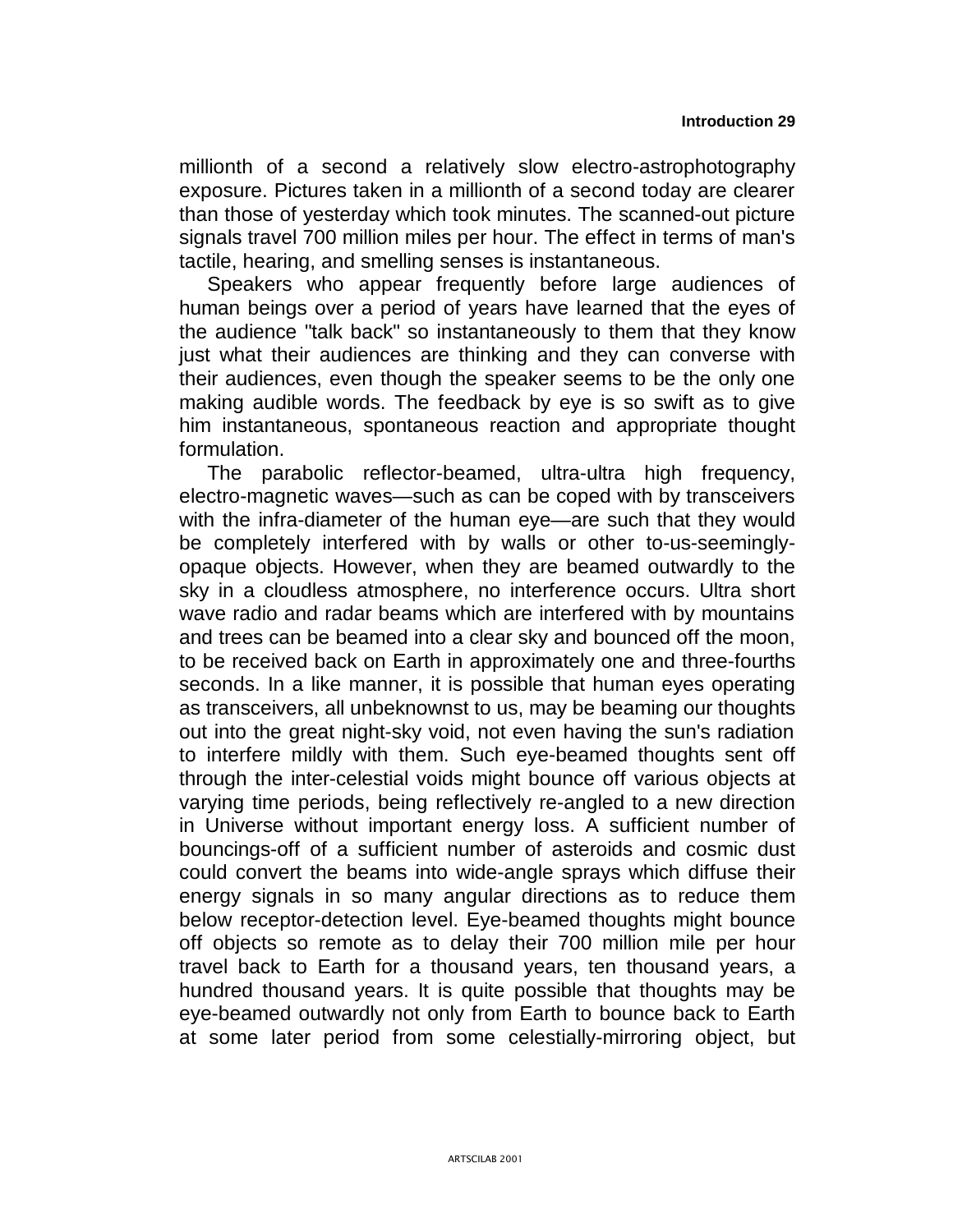also that thoughts might be beamed— through non-interfering space to be accidentally received upon Earth— from other planets elsewhere in Universe. There is nothing in the data to suggest that the phenomenon we speak of as *intuitive thought* may not be just such remote cosmic transmissions. Intuitions come to us often with surprising lucidity and abruptness. Such intuitions often spotlight significant coincidences in a myriad of special case experiences which lead to discovery of generalized scientific principles heretofore eluding humanity's thought. These intuitions could be messages to the Earthian brain receiving it to "Look into so-and-so and so-and-so and you will find something significant." Intuitions could be thoughts dispatched from unbelievably long ago and from unbelievably far away.

As Holton wrote in the *American Journal of Physics* and as reported on the "Science" page of *Time* magazine, January 26, 1970:

To fully recognize the extraordinary intellectual daring of Einstein's equations, we note the great scientist's own explanation of their origin: "There is no logical way to the discovery of these elementary laws. There is only the way of intuition."

Because humans consist of a myriad of atoms and because atoms are themselves electro-magnetic frequency event phenomena— not things— it is theoretically possible that the complex frequencies of which humans are constituted, together with their angular interpositioning, could be scanningly unraveled and transmitted beamwise into the celestial void to be received some time, somewhere in Universe, having traveled at 700 million miles per hour, which is approximately 100 thousand times faster than the speed of our moon rockets a minute after blast-off. It is not theoretically impossible in terms of the total physical data that humans may have been transmitted to Earth in the past from vast distances.

Retreating from such a speculative mood, we come now to consider closer-range possibilities and probabilities. We recall that humans, who to our knowledge arrived on Earth at least two million years ago, have been regenerating aboard that small, 8000-mile diameter, Space Vehicle Earth throughout all those years without even knowing that they were aboard a space vehicle. They are now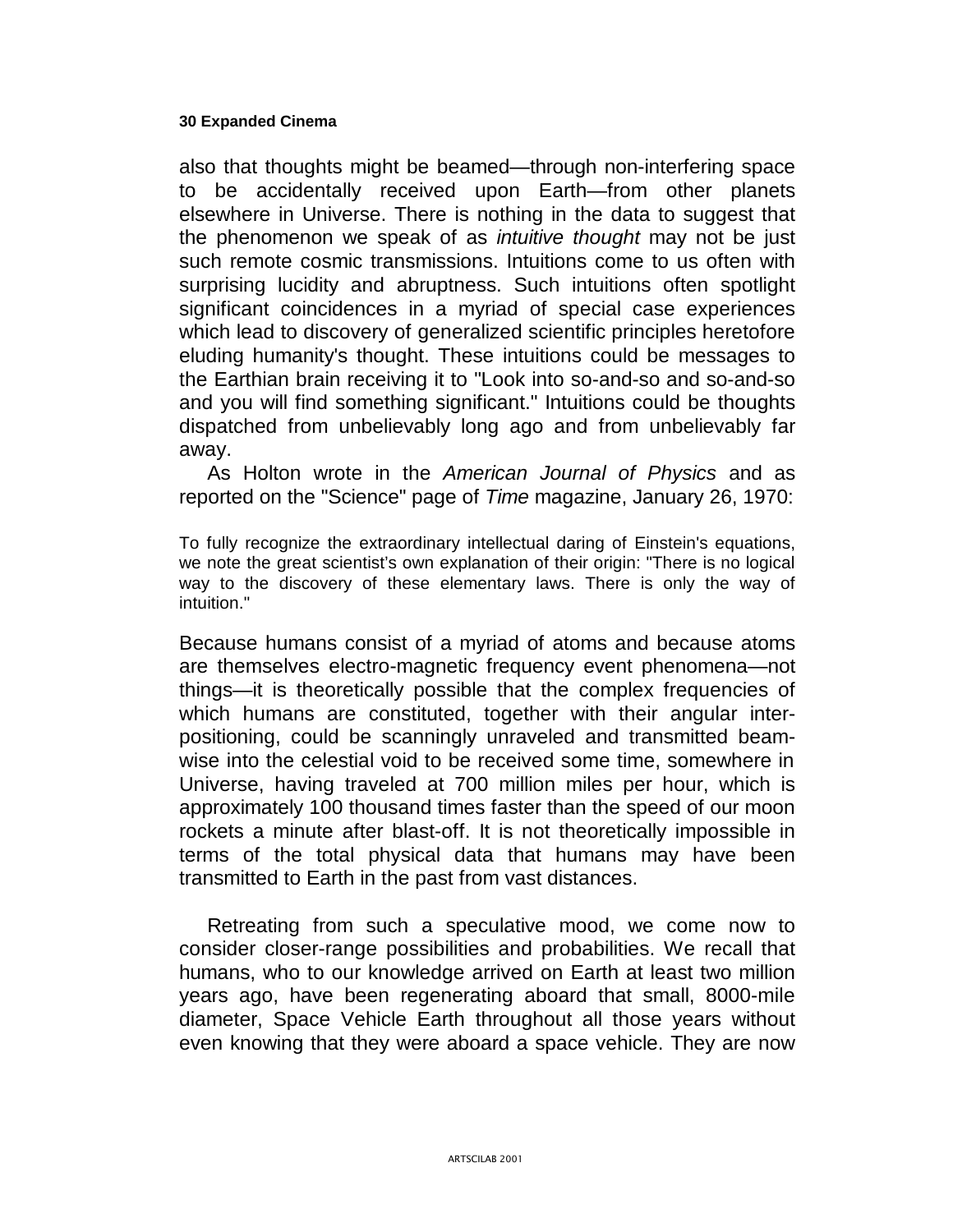emerging, however, from the womb of permitted ignorance of their early, subjective, taken-care-of phase and are now beginning to become comprehensively aware of all the matters we have discussed so far. They are beginning to understand that they are within a limited biosphere life-support system whose original excessively-abundant living supply was provided only to permit humanity's initial trial-and-error discovery of its anti-entropic function in Universe. Humans are coming swiftly to understand they must now consciously begin to operate their Space Vehicle Earth with total planetary cooperation, competence, and integrity. Humans are swiftly sensing that the cushioning tolerance for their initial error has become approximately exhausted.

Each child emerging from its mother's womb is entering a larger womb of total human consciousness which is continually modified and expanded by subjective experiences and objective experiments. As each successive child is born, it comes into a cosmic consciousness in which it is confronted with less misinformation than yesterday and with more reliable information than yesterday. Each child is born into a much larger womb of more intellectually competent consciousness.

I was seven years old before I saw an automobile, though living in the ambience of a large American city. Not until I was nine was the airplane invented. As a child I thought spontaneously only in terms of walking, bicycling, horse-drawn capability. Trips on railroads and steamships were dream-provokers learned of through a few older people who traveled. My daughter was born with cloth-covered-wing bi-planes in her sky and the talkie radio in her hearing. My granddaughter was born in a house with several jet transports going over every minute. She saw a thousand airplanes before she saw a bird; a thousand automobiles before a horse. To children born in 1970, trips to the moon will be as everyday an event as were trips into the big city to me when a boy. There was no radio when I was born. Television came when I was what is called "retiring age." The first Berkeley dissident students were born the year commercial television started. They have seen around the world on the hour ever since being born— they think world. The total distance covered by an average human being in a total lifetime up to the time I was born was 30,000 miles. Because of the great changes since my birth, I have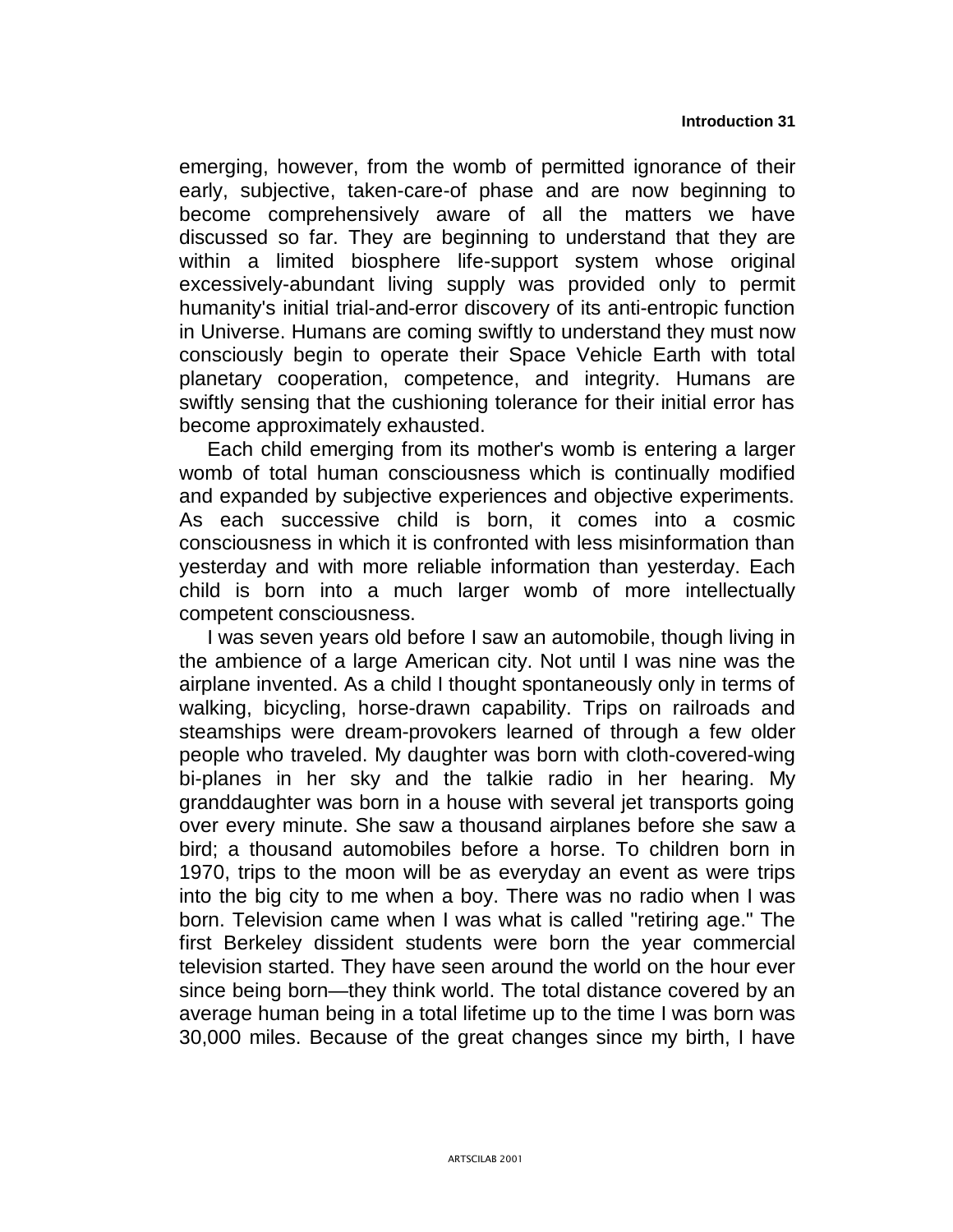now gone well over one hundred times that distance. The astronauts knock off three million miles in a week. The average airline hostess is out-mileaging my hundred-fold greater mileage than all the people before me. All this has happened in my lifetime. My lifetime has been one of emerging from the womb of human-being remoteness from one another to comprehensive integration of worldaround humanity. But all the customs, all the languages, all laws, all accounting systems, viewpoints, cliches, and axioms are of the old, divided, ignorant days. The corollary of "divide and conquer" is "to be divided is to be conquered." To be specialized is to be divided. The specialization which humanity perseveres in was invented by yesterday's armed conqueror illiterates. The separation of humans into more countries made them easy to manage. Nations may unite, as at present, without success. Strife is proliferating. Not until specialization and nations are dispensed with will humanity have a chance of survival. It is to be all or none.

In my first jobs before World War I, I found all the working men to have vocabularies of no more than one hundred words, more than 50 per cent of which were profane or obscene. Because I worked with them, I know that their intellects were there, but dulled and deprived of the information of visionary conceptioning. They had no way of expressing themselves other than by inflection and shock. Conquerors invented gladiatorial wrestling, self-brutalizing games, slapstick and illusionary drama to keep their illiterate masses preoccupied when not at work. This was not changed by any scheduled system of education—it was changed by the radio. The radio broadcasting employees were hired for their vocabularies and diction. The eyes and ears of human beings were able to coordinate the words of the radio and the graphic words of the newspaper. Literacy accelerated. In a half-century, worldaround man's vocabulary has been expanded to the equivalent of yesterday's scholar. Television's scientific invention and underwater and space exploration have accelerated this process of freeing humanity from its slave complex to an extraordinary degree. The young realize, as their elders do not, that humanity can do and can afford to do anything it needs to do that it knows how to do.

Those who ignorantly think of themselves as a well-to-do conservative elite are, in fact, so slave-complexed that they are shocked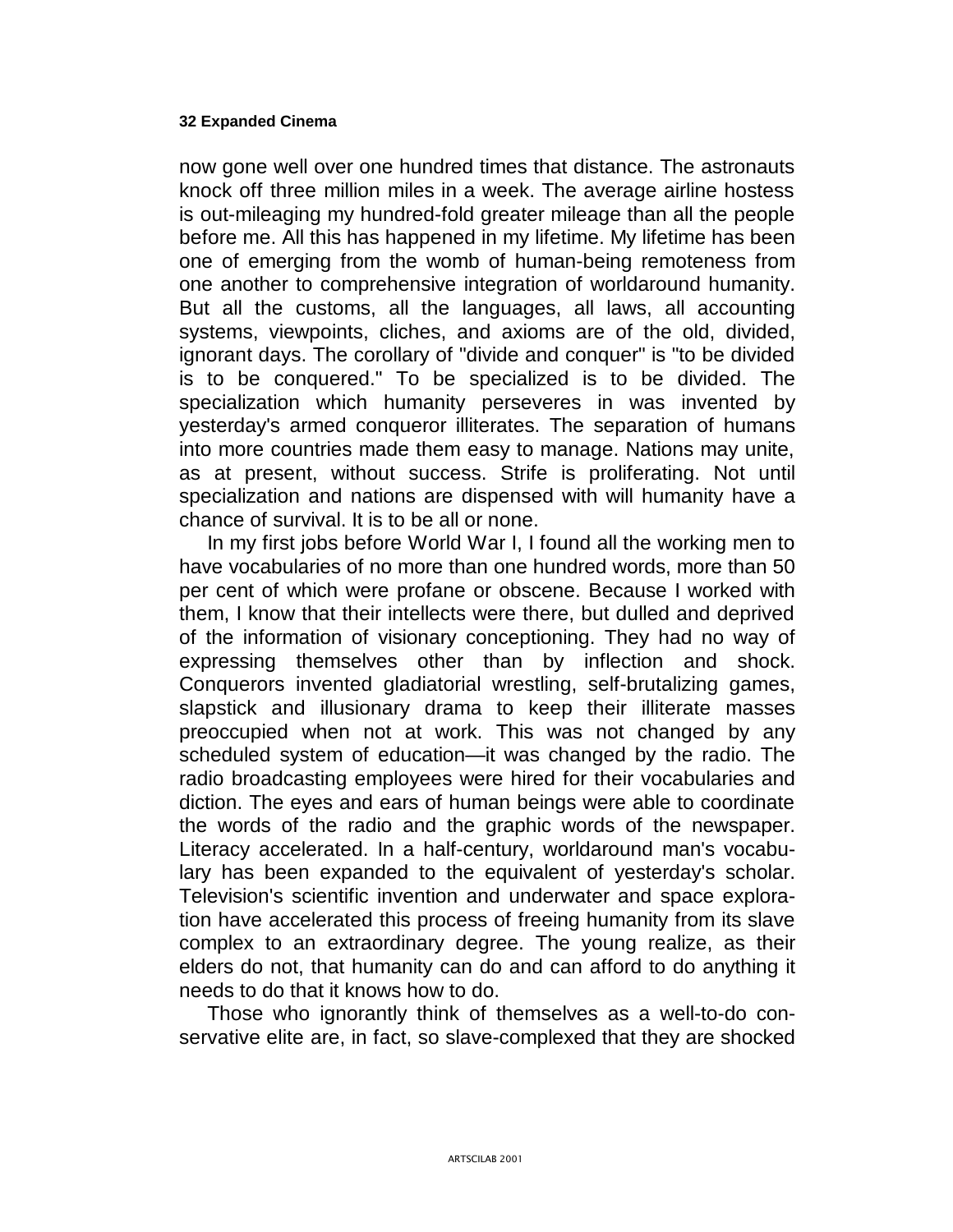when the younger generation throws aside their clothes and cars of distinction and— abandoning their make-believe mansions which only are their old conquerors' castles— congregate in hundreds of thousands in shameless, innocent bands on vast beaches and meadows. It is not an unspannable generation gap that has occurred, but an emancipation of youth from yesterday's slave-complex reflexes. This has been brought about solely by the proliferation of knowledge. "The medium is the message" is the message only of yesterday's middle-class elite. It said, "Never mind the mind. It's the body that counts." or "It's the physical that can be possessed— To hell with the metaphysical. You can possess a physical brain but not the universally free mind and its thoughts. Leave that to the intellectuals. Look out for those dangerous free thinkers." Higher education was an adornment—a mark of distinction—not something to be taken seriously. The problem of man's being born into the new womb of planetary comprehension, into the new world of integrated coordination and understanding of all humanity, is one not of educating a single absolute monarch, nor of educating either a fascistic or central party elite, nor of educating only the middle class. It is a matter of educating everyone everywhere to the realities of the emerging of man from the womb of permitted ignorance into the womb of required comprehension and competence. That education will have to be brought about by the extraordinary discarding of yesterday's inadequate amusements, shallow romances and drama, and make-believe substitute worlds to cover up the inadequacies of misinformed and underinformed, physically slavish or bureaucratically dogmatic, thoughtless life.

All the foregoing observations of human misorientations constitute but a minor fraction of those which can be truthfully and cogently made today with some chance of their not only being heard but heeded. And all this brings us all to this book by Gene Youngblood an excellent name for one of the first of the youth who have emerged from childhood and schooling and "social experience" sufficiently undamaged to be able to cope lucidly with the problem of providing worldaround man with the most effective communication techniques for speaking universal language to universal man— for helping universal man to understand the great transitions, to understand the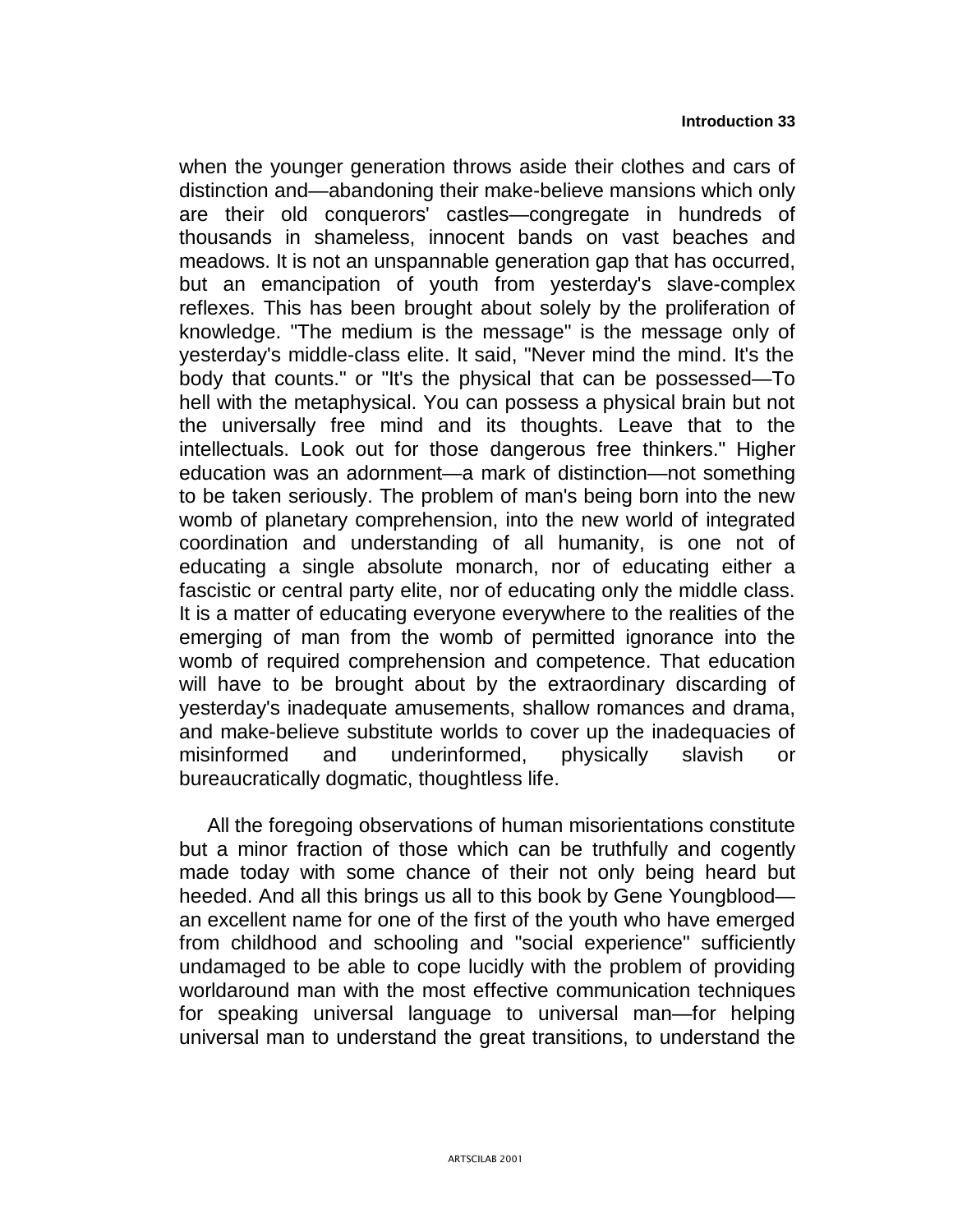reasonableness of yesterday's only-transitional inadequacies, to understand that the oldsters are victims of yesterday's ignorance and not Machiavellian enemies of youth, to understand that any bias one way or another— utterly vitiates competent thinking and action, to understand that 100 per cent tolerance for error of viewpoint and misbehavior of others is essential to new-era competence— and, finally, to understand that man wants to understand. Nowhere have we encountered a youth more orderly-minded regarding the most comprehensively favorable, forward functioning of humans in Scenario-Universe than in Gene Youngblood. His book *Expanded Cinema* is his own name for the forward, omni-humanity educating function of man's total communication system.

Isaac Newton, as the greatest Olympian of classical science whose influence reigned supreme until the turn of the Nineteenth into the Twentieth Century, assumed the Universe to be *normally at rest*  and abnormally in motion. Einstein realized that the experimental data regarding the Brownian Movement and the speed of light made it clear that Universe was not normally at rest, for when its energies were released in a vacuumized tunnel they traveled linearly at 186 million miles per second. This he assumed to manifest its norm, since that is how Universe behaves normally when unfettered in a vacuum. Any seemingly motionless phenomena, he reasoned, such as seemingly solid matter, consisted of energy moving at 186 million miles per second but in such small local orbits that their speed and the exquisitely small, self-huddling orbit made them impenetrable; ergo, apparently solid. This was the basis of his formulation of his extraordinary *E=mc2,* which, when fission and fusion occurred, proved his locked-up-energy formulation to be correct. The utter difference between Newton's norm of *at rest* and Einstein's norm of 186 million miles per second provides humanity's most abrupt confrontation regarding the epochal difference of conceptioning between that in the womb of yesterday's ignorance and in the womb of new-dawning awareness, from which and into which, respectively, man is now experiencing the last phases of delivery.

Thinking in terms of 700 million miles per hour as being normal and informed by the experiments of scientists that no energies are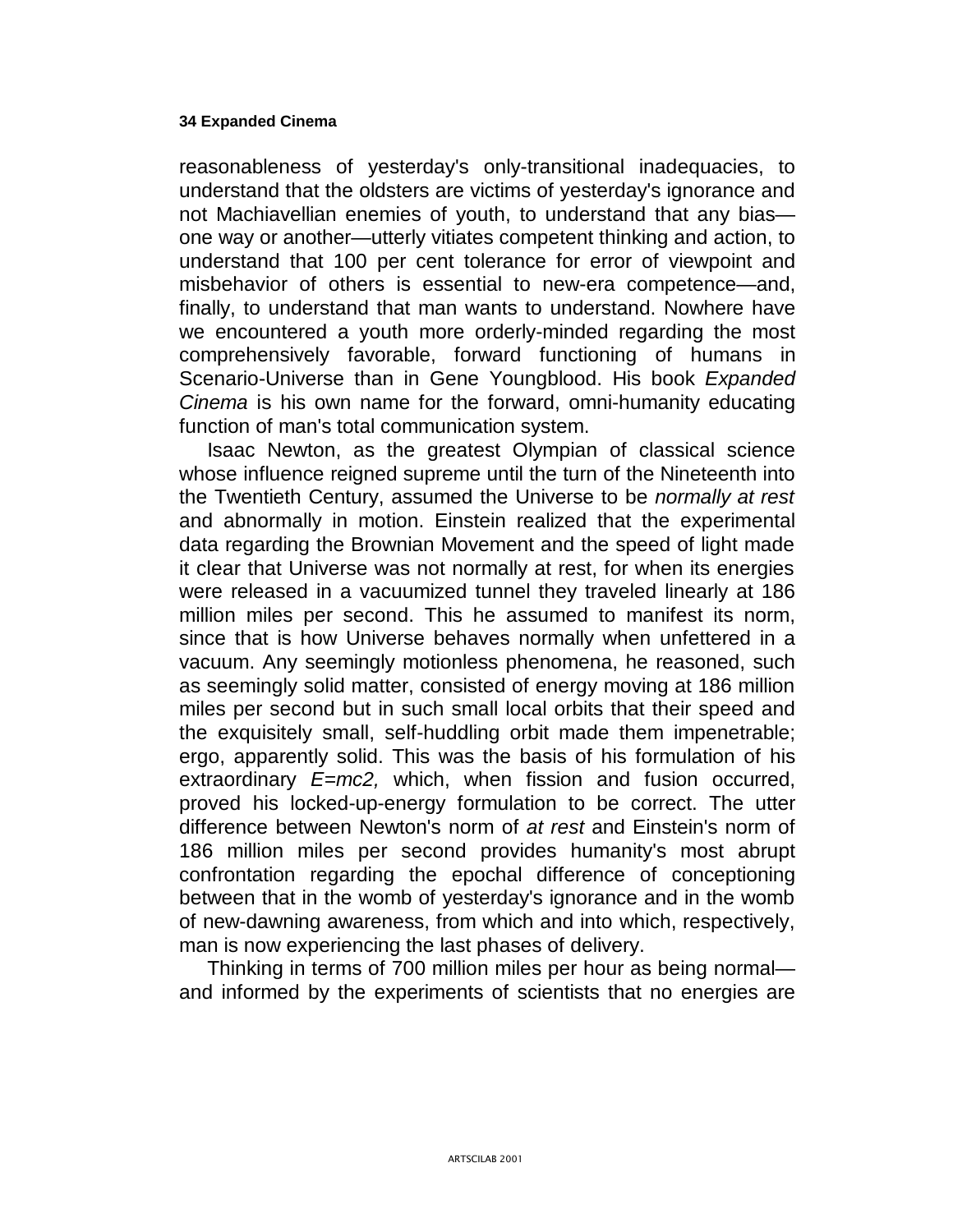lost— Einstein abandoned the Newtonian thought of Universe and assumed in its place Universe to be "A scenario of non-simultaneous and only partially overlapping transformative events." Einstein's observational formulations, however, are subjective, not objective. In the mid-1930's I suggested in a book that Einstein's work would eventually affect the everyday environment of humanity, both physically and mentally. After reading what I had written, Einstein said to me, "Young man, you amaze me. I cannot conceive of anything I have ever done as having the slightest practical application." He said that to me a year before Hahn, Stressman, and Lisa Meitner had, on the basis of *E=mc<sup>2</sup> ,* discovered the theoretical possibility of fission. You can imagine Einstein's dismay when Hiroshima became the first "practical application."

Gene Youngblood's book is the most brilliant conceptioning of the objectively *positive use* of the Scenario-Universe principle, which must be employed by humanity to synchronize its senses and its knowledge in time to ensure the continuance of that little, threeand-one-half-billion-member team of humanity now installed by evolution aboard our little Space Vehicle Earth. Gene Youngblood's book represents the most important metaphysical scenario for coping with all of the ills of educational systems based only on yesterday's Newtonian-type thinking. Youngblood's *Expanded Cinema is* the beginning of the new era educational system itself. Tomorrow's youth will employ the video cassette resources to bring in the scenario documents of all of humanity's most capable thinkers and conceivers. Only through the scenario can man possibly "houseclean" swiftly enough the conceptual resources of his spontaneous formulations. Tomorrow's Expanded Cinema University, as the word uni-verse— towards one— implies, will weld metaphysically together the world community of man by the flux of understanding and the spontaneously truthful integrity of the child.

## R. BUCKMINSTER FULLER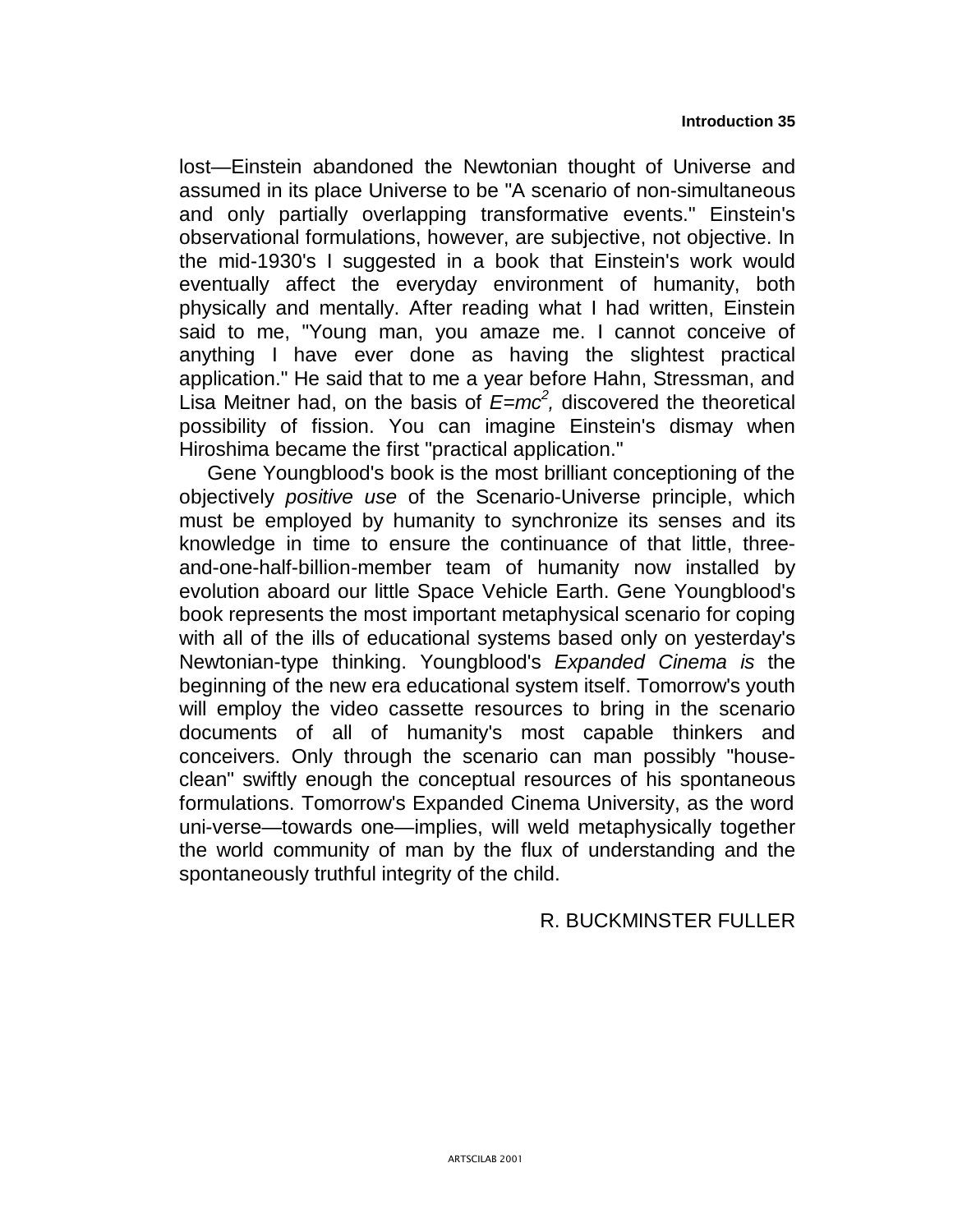Blank Page

**36**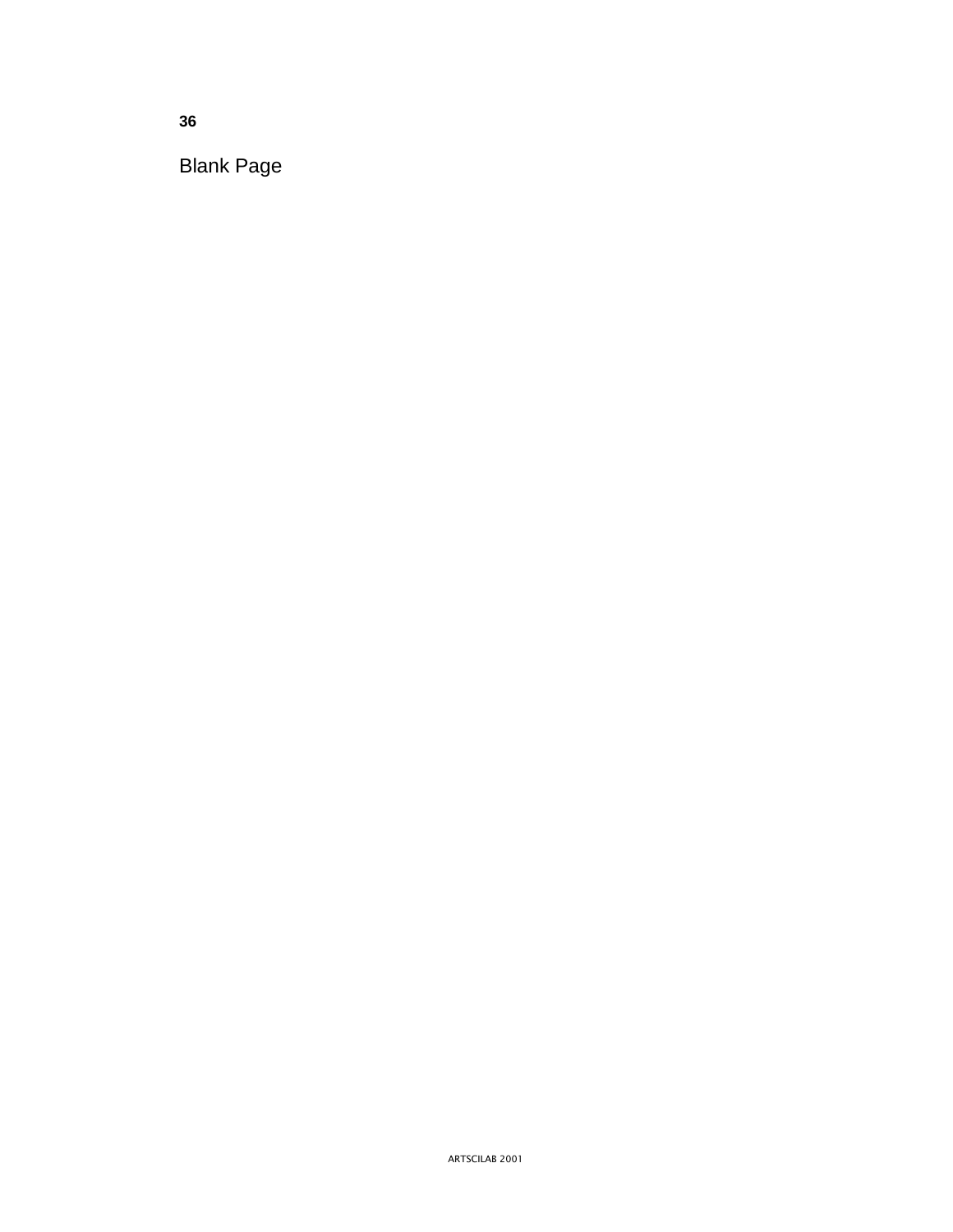## **Inexorable Evolution and Human Ecology**

Until humanity starts behaving In logical ways For logical reasons Natural evolution will force it To keep on behaving logically For seemingly illogical reasons— Resulting inexorably, as at present, In humanity's backing Rump-bumpingly into its future While disregarding opportunities To about-face and realize Its inspiring passengership Aboard Planet Earth— As its exploratory mothership Of ever vaster and more exquisite Macro- and micro-cosmic realms. And the frustrations Of fearfully clung-to customs Will persist unabated until Humanity undertakes Seriously, imaginatively, Courageously, inspiringly To employ effectively The ever-more with ever less— Of effort, material, time And tolerance of error Per each accomplished task The comprehensively anticipatory Design science revolution— Being intent thereby To make all of humanity Successful in every sense. As it undertakes design revolution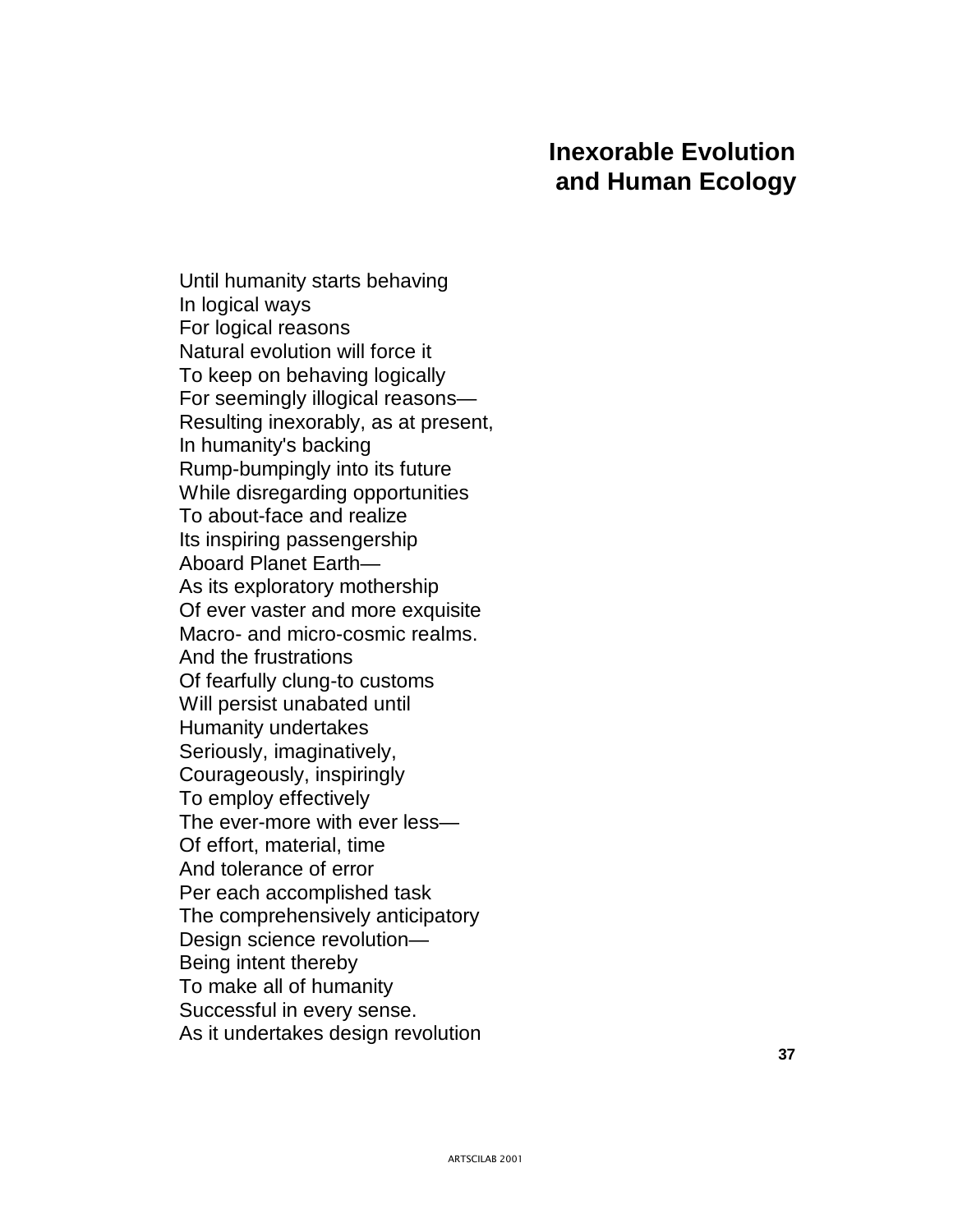Humanity also must realize That it can always afford rearrangements Of the physical environment constituents Which produce sustainable increases In the proportion of all of humanity Enjoying comprehensive success— Provided only the task Is physically feasible Within ecologically critical limits Of electro-magnetics, chemistry, time. "We cannot afford" assumes spending Intertransforming as matter or radiation Energy cannot be spent Know-how always increases Wealth multiplies irreversibly. And not until then will nature Cease to cope with humanity's Ignorance-prolonged inertia Just in the same way That human parents Cope with their newborns' Innocently ignorant Self-helplessness— And that is by forcing man To acquire the adequate technology With which ultimately To attain and sustain That potential omni-success. And until then it will be accomplished inversely— Through activating humanity's Death fearing instincts. Fear forcing it to acquire The adequate production-tool complex As a consequence of inducing humanity Into an investment and reinvestment Of its best capabilities and resources Only in preparation for war. This inverse procedure will regenerate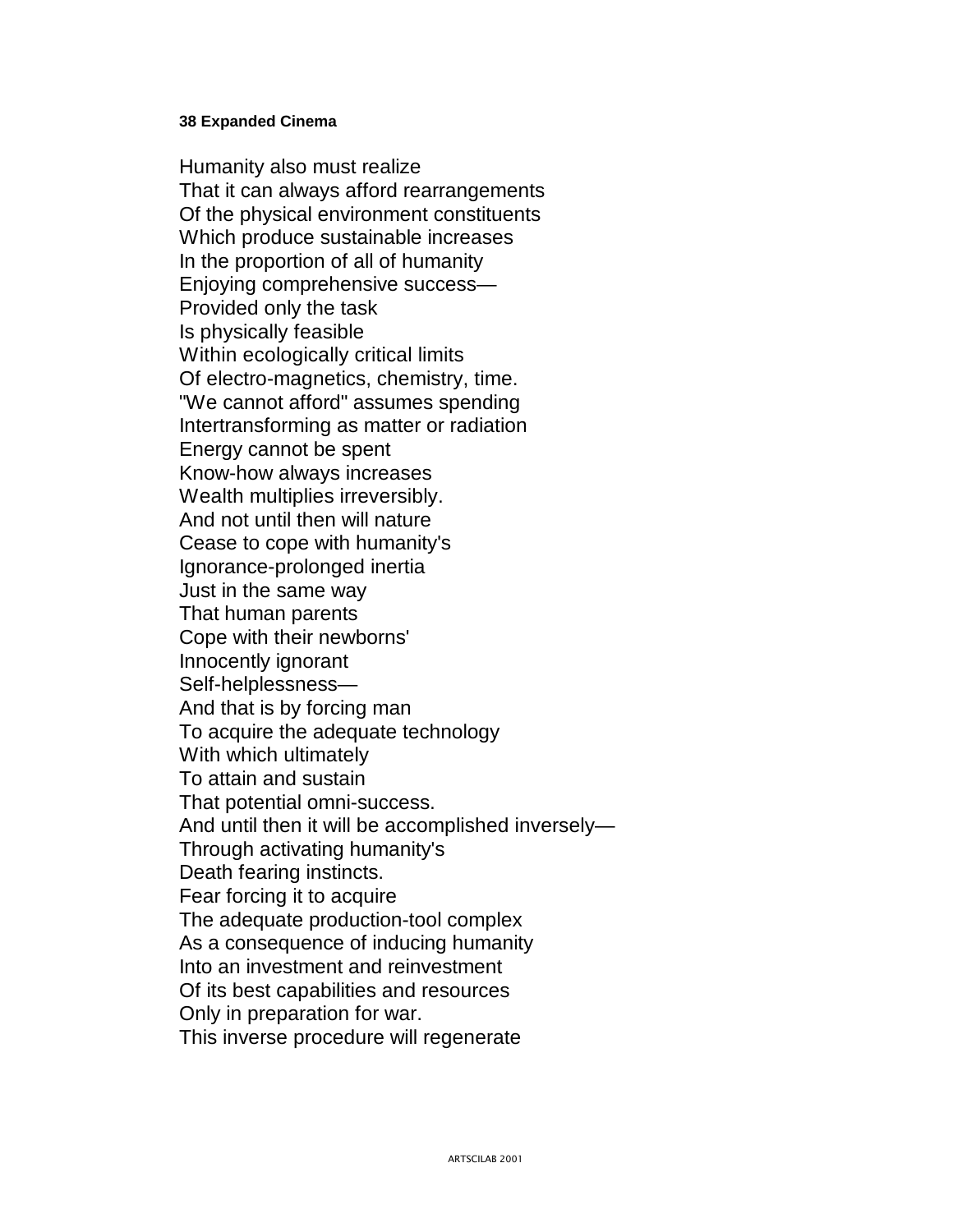#### **Inexorable Evolution and Human Ecology 39**

To ever higher degree Both the more-with-less energy processing And its production equipment. And when man learns, if he does To initiate the more-with-lessing Under peacefully purposed auspices Peace then will be attained And Universe sustained But not until then.

### R. BUCKMINSTER FULLER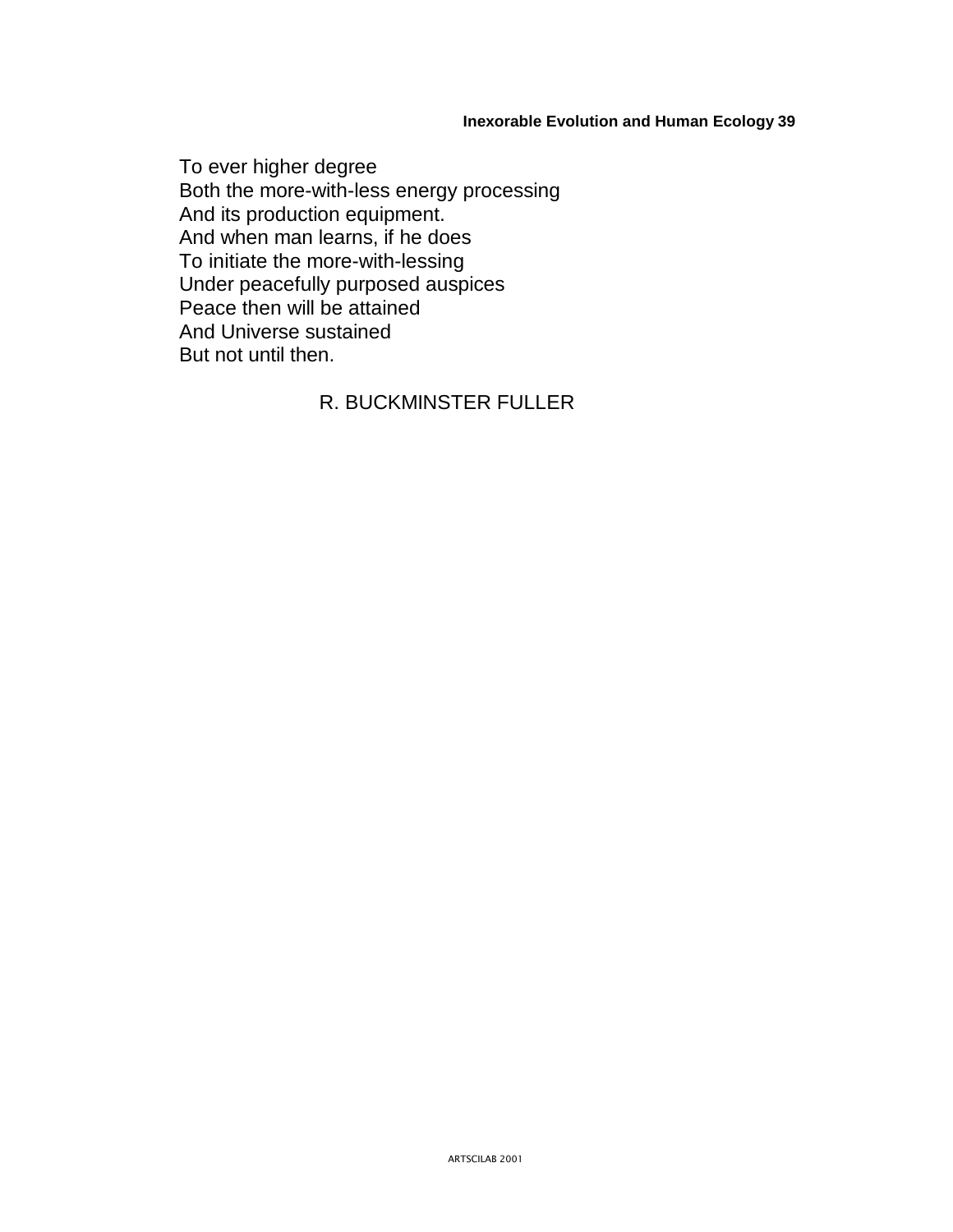Blank Page

**40**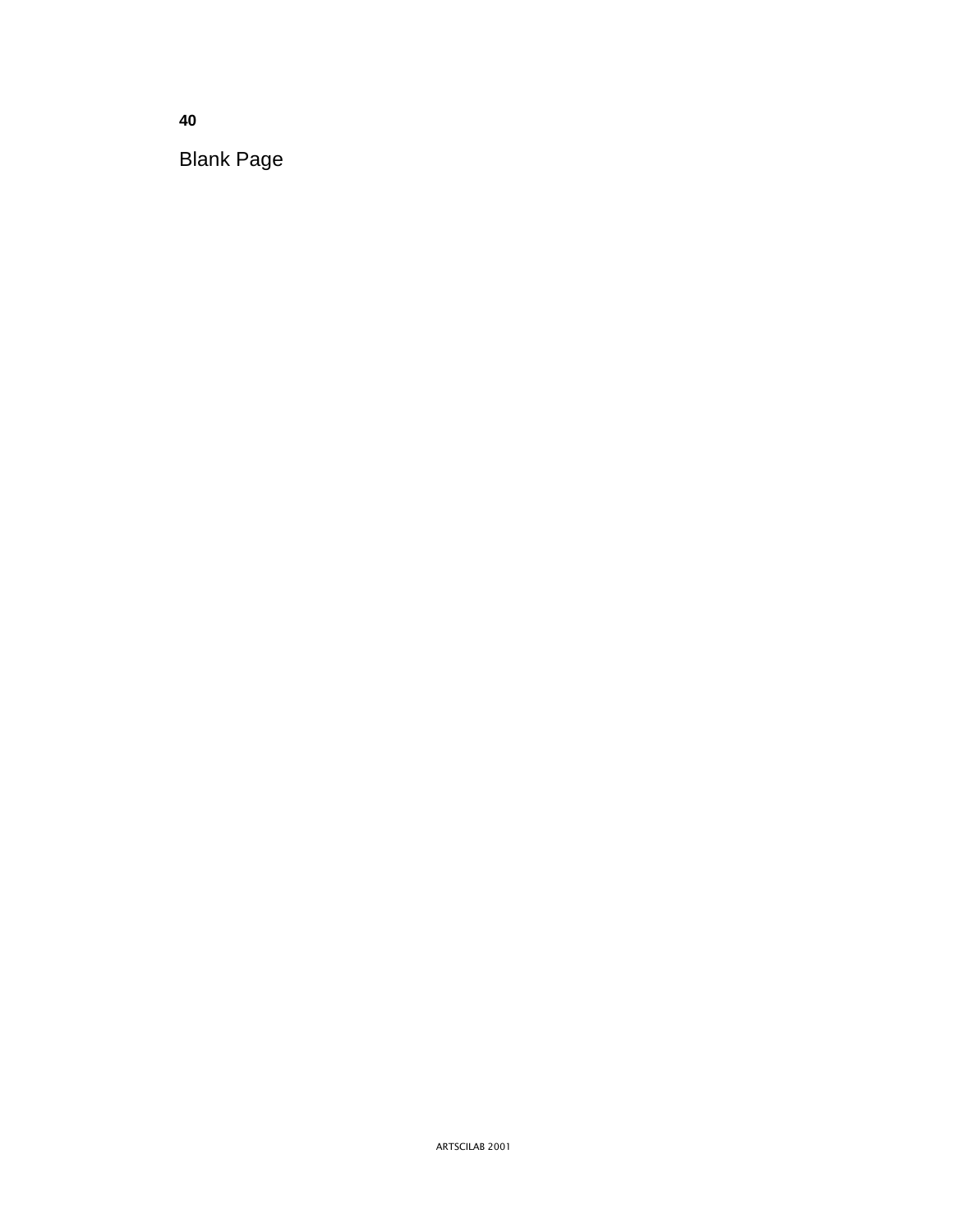The question what is life, says Norman O. Brown, turns out to be the question what is sleep. We perceive that the sky exists only on earth. Evolution and human nature are mutually exclusive concepts. We're in transition from the Industrial Age to the Cybernetic Age, characterized by many as the post-Industrial Age. But I've found the term *Paleocybernetic* valuable as a conceptual tool with which to grasp the significance of our present environment: combining the primitive potential associated with Paleolithic and the transcendental integrities of "practical utopianism" associated with Cybernetic. So I call it the Paleocybernetic Age: an image of a hairy, buckskinned, barefooted atomic physicist with a brain full of mescaline and logarithms, working out the heuristics of computer-generated holograms or krypton laser interferometry. It's the dawn of man: for the first time in history we'll soon be free enough to discover who we are.

When we say expanded cinema we actually mean expanded consciousness. Expanded cinema does not mean computer films, video phosphors, atomic light, or spherical projections. Expanded cinema isn't a movie at all: like life it's a process of becoming, man's ongoing historical drive to manifest his consciousness outside of his mind, in front of his eyes. One no longer can specialize in a single discipline and hope truthfully to express a clear picture of its relationships in the environment. This is especially true in the case of the intermedia network of cinema and television, which now functions as nothing less than the nervous system of mankind.

At this point in the Paleocybernetic Age, the messages of society as expressed in the intermedia network have become almost totally irrelevant to the needs and actualities of the organism. The situation is equivalent to one's own nervous system transmitting erroneous information about the metabolic and homeostatic condition of one's own body. It is the primary purpose of this book to explore the new messages that exist in the cinema, and to examine some of the image-making technologies that promise to extend man's communicative capacities beyond his most extravagant visions.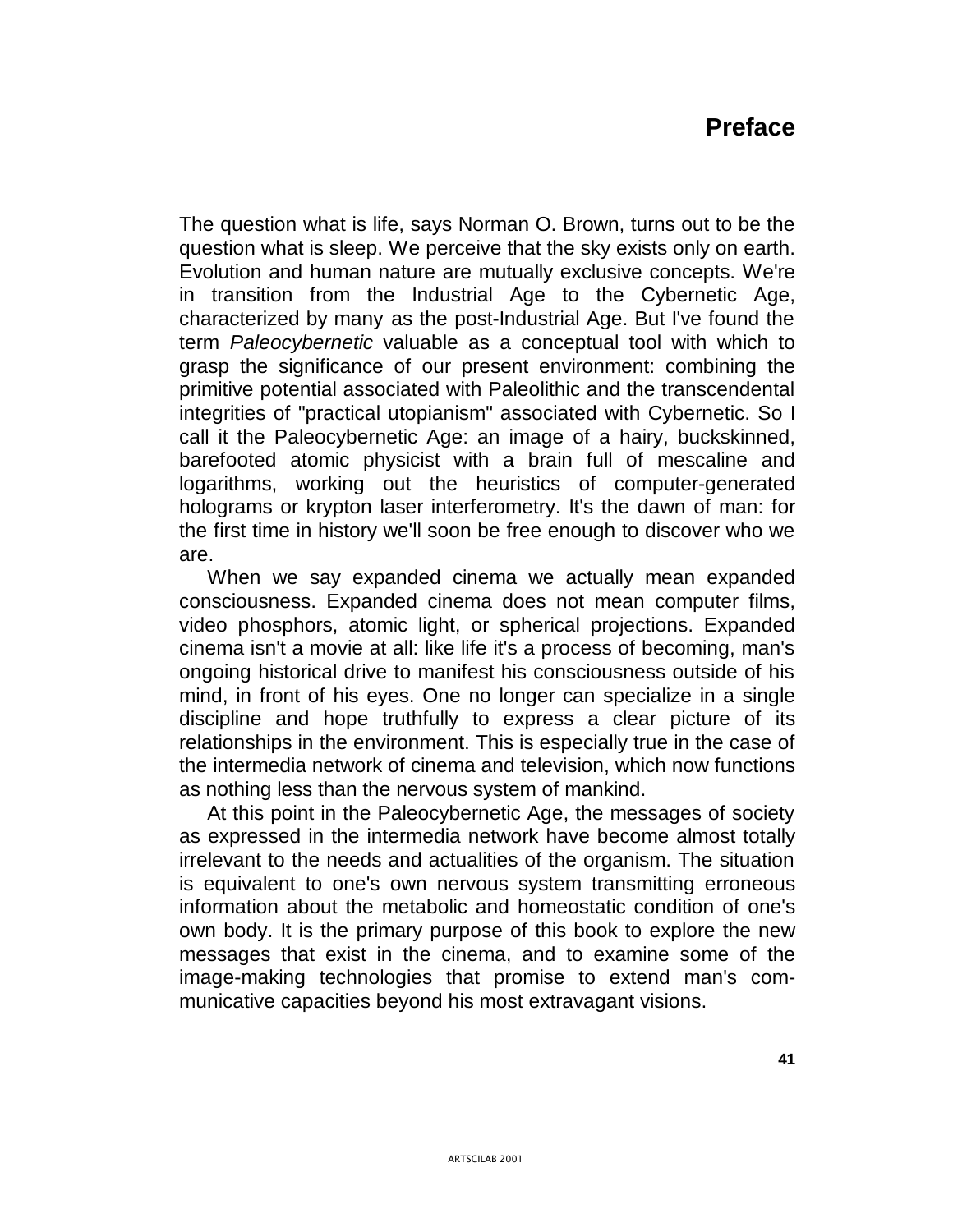We'll begin with a discussion of the individual's relationship to the contemporary cultural environment in a time of radical evolution, and the way in which an irresponsible attitude toward the intermedia network contributes to blind enculturation, confusion, and disharmony. In the section of Part One titled "Art, Entertainment, Entropy" I've applied cybernetics and communication theory to the role of commercial entertainment in our radically evolving environment. The prevailing messages of the so-called popular media have lost their relevance because a socioeconomic system that substitutes the profit motive for use value separates man from himself and art from life. When we're enslaved to any system, the creative impulse is dulled and the tendency to imitate increases. Thus arises the phenomenon of commercial entertainment distinct from art, a system of temporarily gratifying, without really fulfilling, the experiential needs of an aesthetically impoverished culture.

The mass public insists on entertainment over art in order to escape an unnatural way of life in which interior realities are not compatible with exterior realities. Freedom, says Brown, is fusion. Life becomes art when there's no difference between what we are and what we do. Art is a synergetic attempt at closing the gap between what *is* and what ought to be. Jacob Bronowski has suggested that we "ought to act in such a way that what is true can be verified to be so." This characterizes the substance of Part One, and is why I call it "The Audience and the Myth of Entertainment."

Before we can discuss that point at which the cinema requires some new technological extension we must first follow the history of conventional film language to its limits: this I have attempted to do in Part Two, "Synaesthetic Cinema: The End of Drama." The essence of this chapter is that technology is decentralizing and individualizing the communication channels of humanity; that personalized communication means the end of "official" communication structures such as the genre of drama, resulting in a new "major paradigm" of cinematic language that I call the synaesthetic mode. Following a detailed analysis of synaesthetic cinema there's a section titled "Image-Exchange and the Post-Mass-Audience Age." Here I've attempted to illuminate some of the social and psychological potentials inherent in the decentralization of global communications facilities. The conclusion is that the art and technology of expanded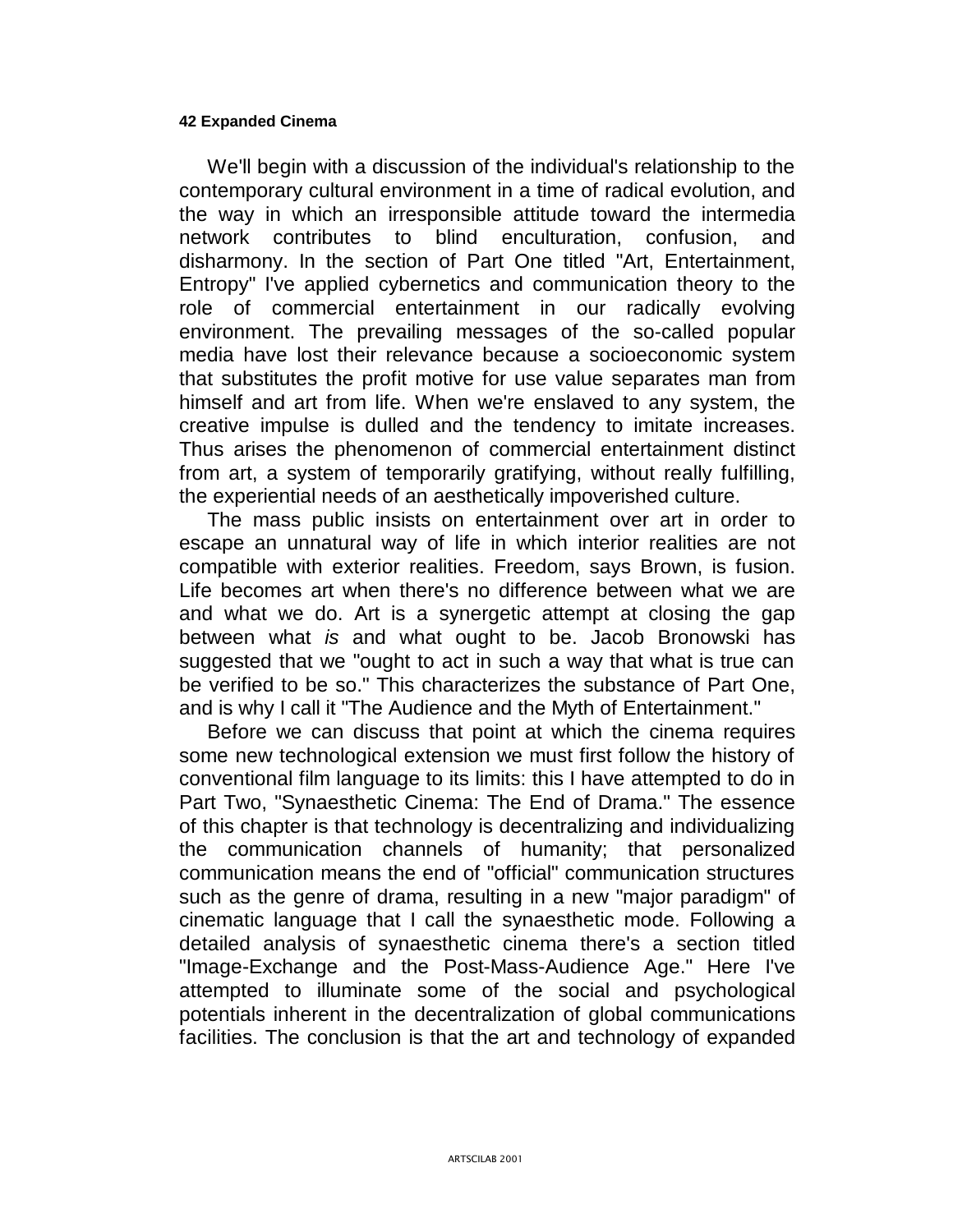cinema mean the beginning of creative living for all mankind and thus a solution to the so-called leisure problem.

In Part Three, "Toward Cosmic Consciousness," I discuss various new realities, primarily the result of scientific developments, which until recently the artist has not been able to engage in a meaningful fashion. This chapter also contains a discussion of the "new nostalgia," a post-Existential view of the human condition. Finally, I've contrasted two approaches to cinematic cosmic consciousness: Stanley Kubrick's *2001: A Space Odyssey,* and the small personal films of the master, Jordan Belson.

Two of the most important technologies that will provide access to the new realities of the Paleocybernetic Age will be discussed in Part Four, "Cybernetic Cinema and Computer Films," and Part Five, "Television as a Creative Medium." I've attempted to cover these disciplines as comprehensively as possible, presenting the social, political, and psychological implications as well as their aesthetic and technical aspects. Thus the many interviews with artists and technologists are intended to counterbalance my subjective remarks and to provide a cross section of attitudes concerning the confluence of art and technology as it is today and as it will be tomorrow.

Part Six, "Intermedia," has more to do with attitude than technology. The intent here is to illuminate a universal trend toward the concept of artist as ecologist, art as environment rather than antienvironment, subsuming the eco-system of our planet itself into the art process. Finally with Part Seven, "Holographic Cinema," we arrive at the end that is also a beginning. I've tried to dispel many of the misconceptions regarding holographic movies, and to delineate some possibilities. With the perfection of holographic cinema within the next two decades, we'll arrive at that point in the evolution of intelligence when the concept of reality no longer will exist. Beyond that the cinema will be one with the life of the mind, and humanity's communications will become increasingly metaphysical.

Although I've been involved in film criticism since 1960, the major substance of this book is the result of articles published in different form in the *Los Angeles Free Press* from September, 1967, to December, 1969. That material was rewritten for this text, expanded